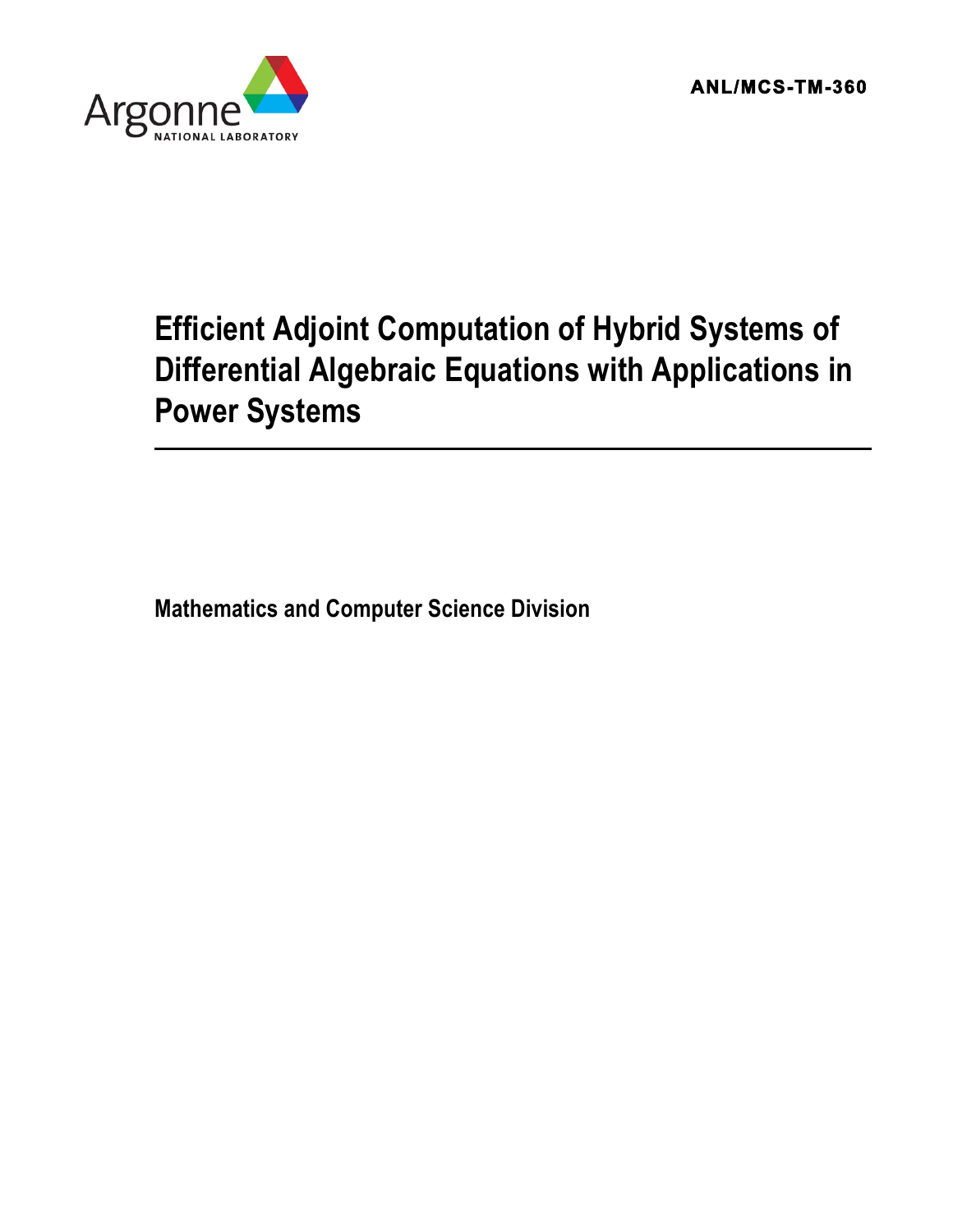#### **About Argonne National Laboratory**

Argonne is a U.S. Department of Energy laboratory managed by UChicago Argonne, LLC under contract DE-AC02-06CH11357. The Laboratory's main facility is outside Chicago, at 9700 South Cass Avenue, Argonne, Illinois 60439. For information about Argonne and its pioneering science and technology programs, see www.anl.gov.

#### **DOCUMENT AVAILABILITY**

**Online Access:** U.S. Department of Energy (DOE) reports produced after 1991 and a growing number of pre-1991 documents are available free via DOE's SciTech Connect (http://www.osti.gov/scitech/)

### **Reports not in digital format may be purchased by the public from the**

**National Technical Information Service (NTIS):** U.S. Department of Commerce National Technical Information Service 5301 Shawnee Rd Alexandria, VA 22312 **www.ntis.gov** Phone: (800) 553-NTIS (6847) or (703) 605-6000 Fax: (703) 605-6900 Email: **orders@ntis.gov**

#### **Reports not in digital format are available to DOE and DOE contractors from the Office of Scientific and Technical Information (OSTI):**

U.S. Department of Energy Office of Scientific and Technical Information P.O. Box 62 Oak Ridge, TN 37831-0062 **www.osti.gov** Phone: (865) 576-8401 Fax: (865) 576-5728 Email:**reports@osti.gov**

#### **Disclaimer**

This report was prepared as an account of work sponsored by an agency of the United States Government. Neither the United States Government nor any agency thereof, nor UChicago Argonne, LLC, nor any of their employees or officers, makes any warranty, express or implied, or assumes any legal liability or responsibility for the accuracy, completeness, or usefulness of any information, apparatus, product, or process disclosed, or represents that its use would not infringe privately owned rights. Reference herein to any specific commercial product, process, or service by trade name, trademark, manufacturer, or otherwise, does not necessarily constitute or imply its endorsement, recommendation, or favoring by the United States Government or any agency thereof. The views and opinions of document authors expressed herein do not necessarily state or reflect those of the United States Government or any agency thereof, Argonne National Laboratory, or UChicago Argonne, LLC.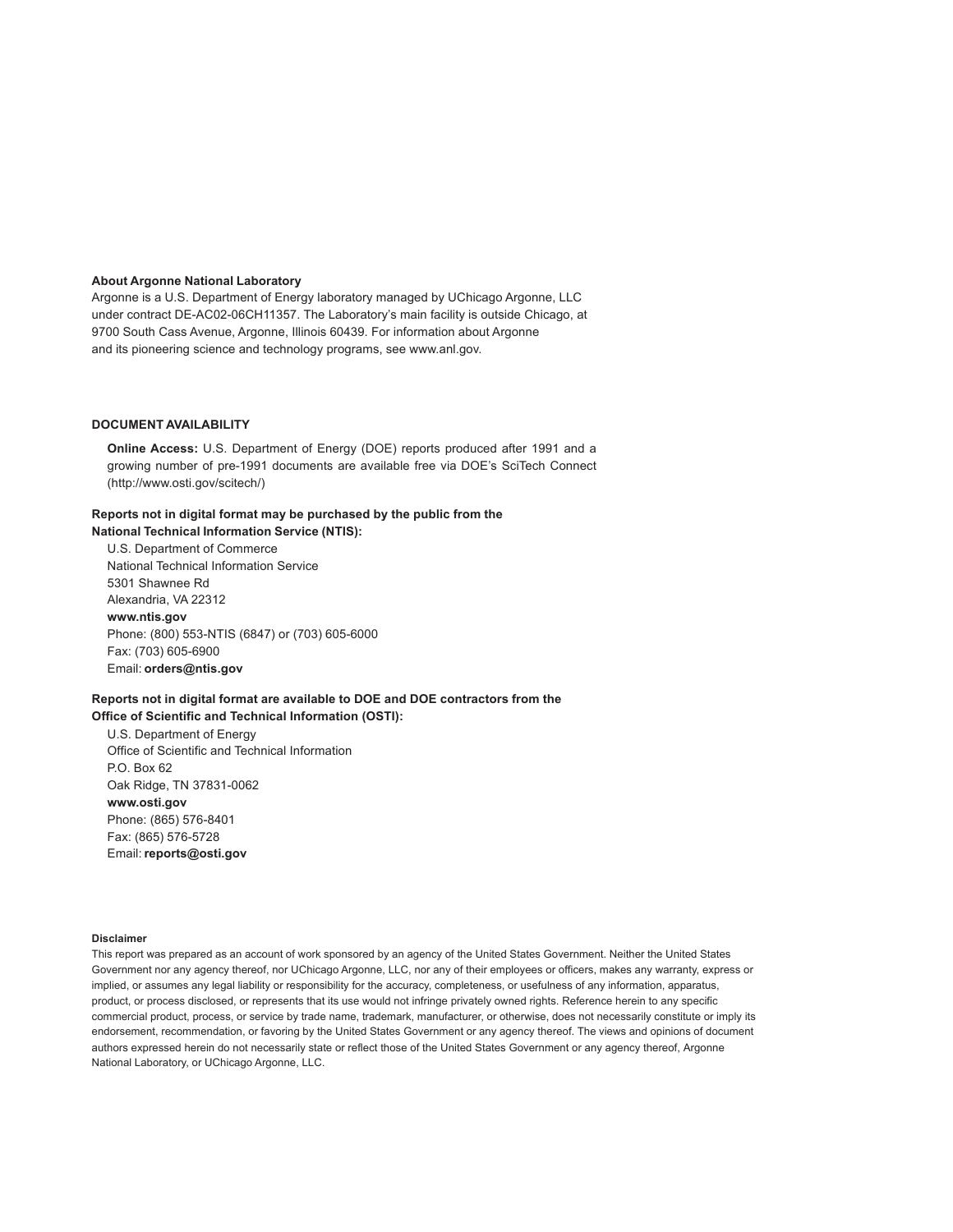# **Efficient Adjoint Computation of Hybrid Systems of Differential Algebraic Equations with Applications in Power Systems**

prepared by S. Abhyankar M. Anitescu E. Constantinescu H. Zhang Mathematics and Computer Science Division, Argonne National Laboratory

March 31, 2016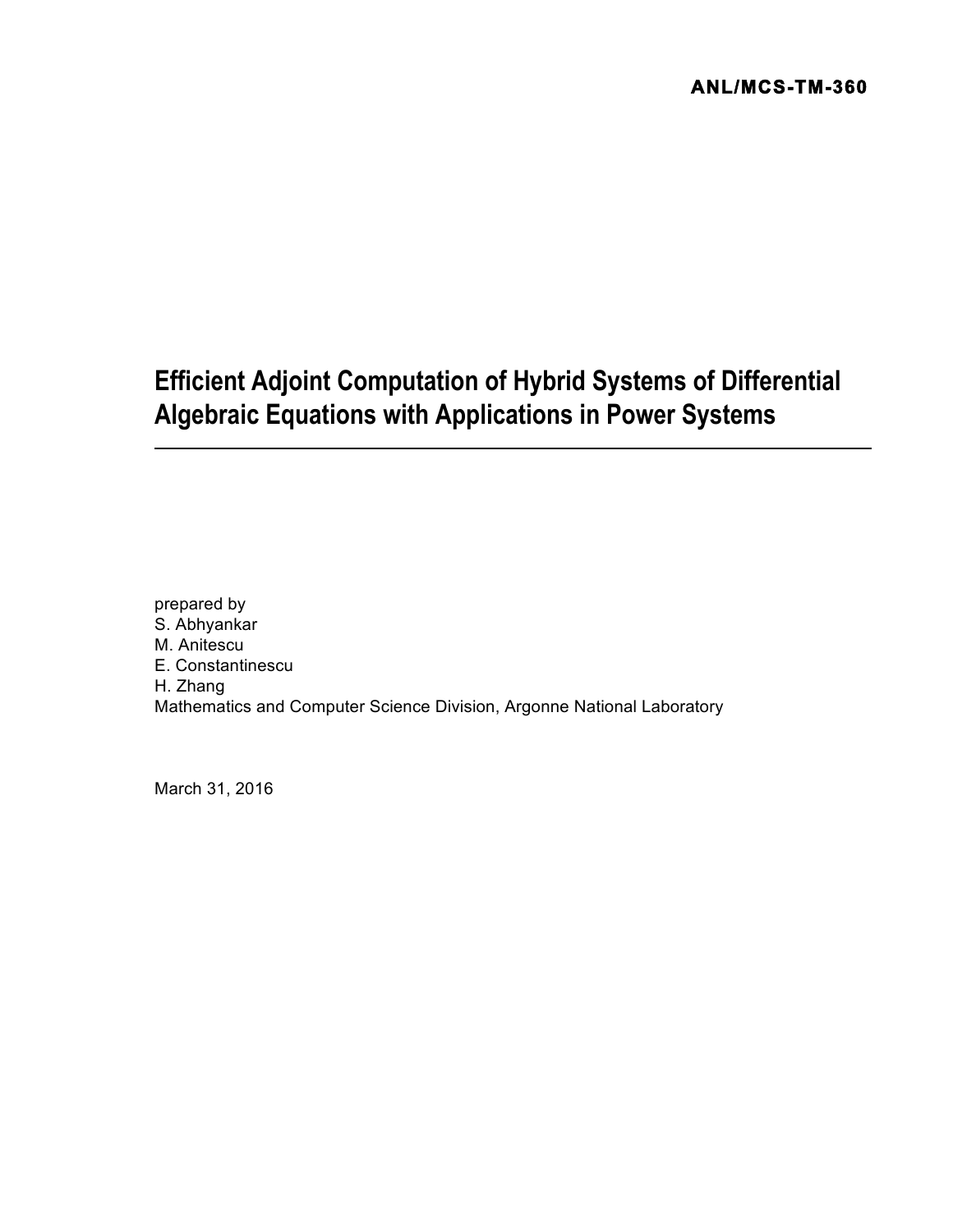#### Abstract

Sensitivity analysis is an important tool to describe power system dynamic behavior in response to parameter variations. It is a central component in preventive and corrective control applications. The existing approaches for sensitivity calculations, namely, finite-difference and forward sensitivity analysis, require a computational effort that increases linearly with the number of sensitivity parameters. In this work, we investigate, implement, and test a discrete adjoint sensitivity approach whose computational effort is effectively independent of the number of sensitivity parameters. The proposed approach is highly efficient for calculating trajectory sensitivities of larger systems and is consistent, within machine precision, with the function whose sensitivity we are seeking. This is an essential feature for use in optimization applications. Moreover, our approach includes a consistent treatment of systems with switching, such as DC exciters, by deriving and implementing the adjoint jump conditions that arise from state and time-dependent discontinuities. The accuracy and the computational efficiency of the proposed approach are demonstrated in comparison with the forward sensitivity analysis approach.

#### ACKNOWLEDGEMENTS

This material was based upon U.S. Dept. of Energy, Office of Science, Advanced Scientific Computing Research program, under Contract DE-AC02-06CH11357.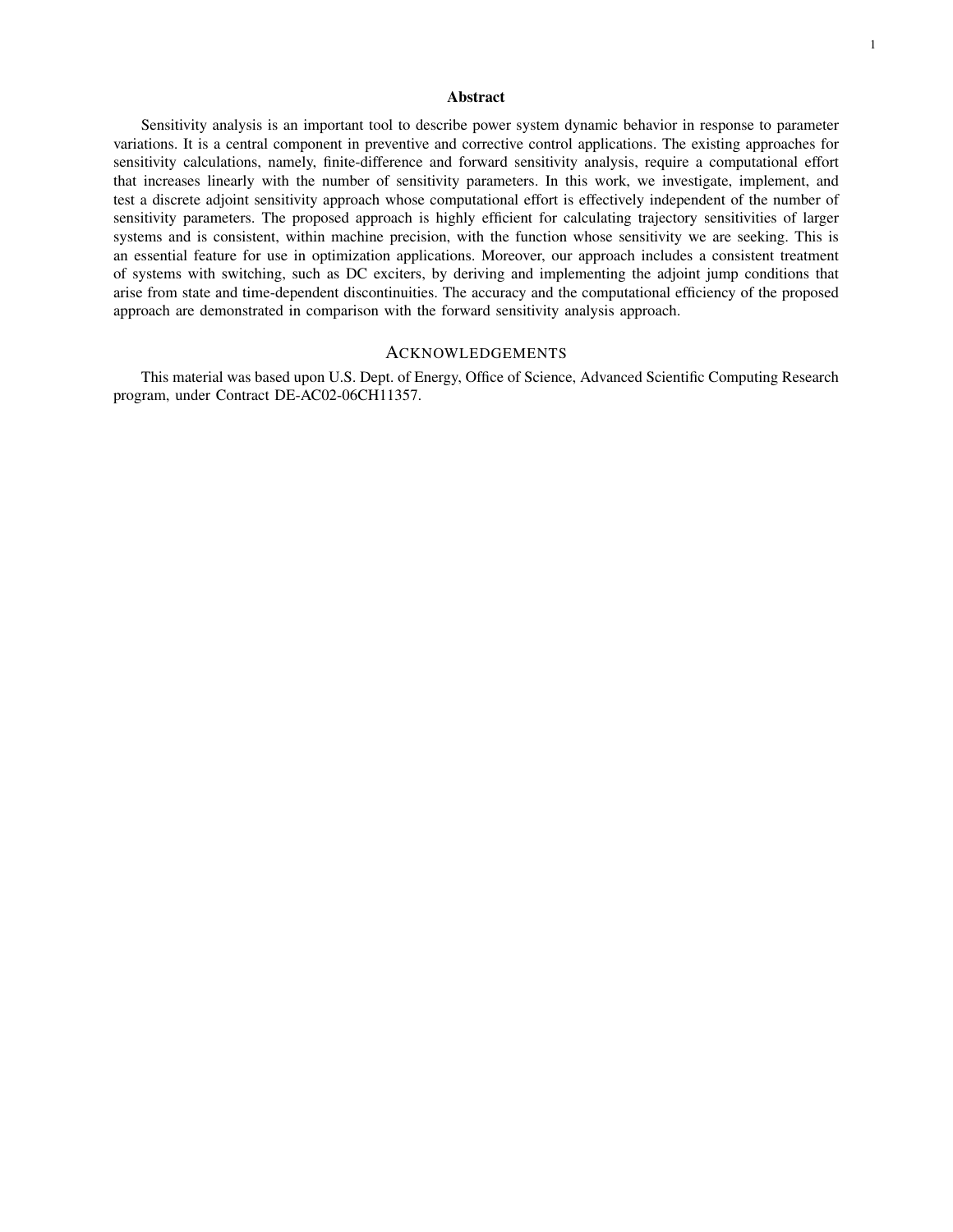| CONTENTS |  |
|----------|--|
|----------|--|

| $\mathbf I$  | <b>Introduction</b>      |                                                                                     | 3                   |
|--------------|--------------------------|-------------------------------------------------------------------------------------|---------------------|
| $\mathbf{I}$ |                          | Power system dynamic equations                                                      | 5                   |
| III          | III-A<br>$III-B$         | <b>Discrete Adjoint Sensitivity Calculation</b>                                     | 6<br>8 <sup>8</sup> |
| IV           | IV-A<br>$IV-B$<br>$IV-C$ | <b>Numerical results</b><br>Maximization of generator mechanical power input 12     | 11<br>-11<br>13     |
| V            | <b>Conclusions</b>       |                                                                                     | 18                  |
|              |                          | Appendix A: Discrete forward approach                                               | 19                  |
|              |                          | Appendix B: PETSc: Portable Extensible<br><b>Toolkit for Scientific Computation</b> | 20                  |
|              | <b>References</b>        |                                                                                     | 21                  |

## LIST OF FIGURES

| 1              |                                                                                                   |  |
|----------------|---------------------------------------------------------------------------------------------------|--|
| $\overline{2}$ |                                                                                                   |  |
| 3              | Convergence of the optimization process using gradients obtained with three different methods. 14 |  |
| 4              |                                                                                                   |  |
| 5              | Time series plots of frequencies (top), frequency violations (middle), and sensitivities of       |  |
|                | frequency violations to power dispatch parameters (bottom) for 9-bus system. 16                   |  |
| 6              |                                                                                                   |  |

## LIST OF TABLES

| L         |                                                                                                                                     |     |
|-----------|-------------------------------------------------------------------------------------------------------------------------------------|-----|
| $\rm{II}$ | Jacobians needed when calculating adjoint sensitivities for various options 8                                                       |     |
| Ш         | Comparison of parameter and gradient obtained with different methods during optimization                                            |     |
|           |                                                                                                                                     |     |
| IV        | Settings for the 9-bus and 118-bus systems $\ldots \ldots \ldots \ldots \ldots \ldots \ldots \ldots \ldots \ldots \ldots \ldots 15$ |     |
| V         | Sensitivities of frequency violations $(H_i)$ with respect to power dispatch parameters $(P_o)$ at                                  |     |
|           |                                                                                                                                     |     |
| <b>VI</b> | Difference of the sensitivity results for adjoint and forward approaches (in maximum norm)                                          | -15 |
| VII       |                                                                                                                                     |     |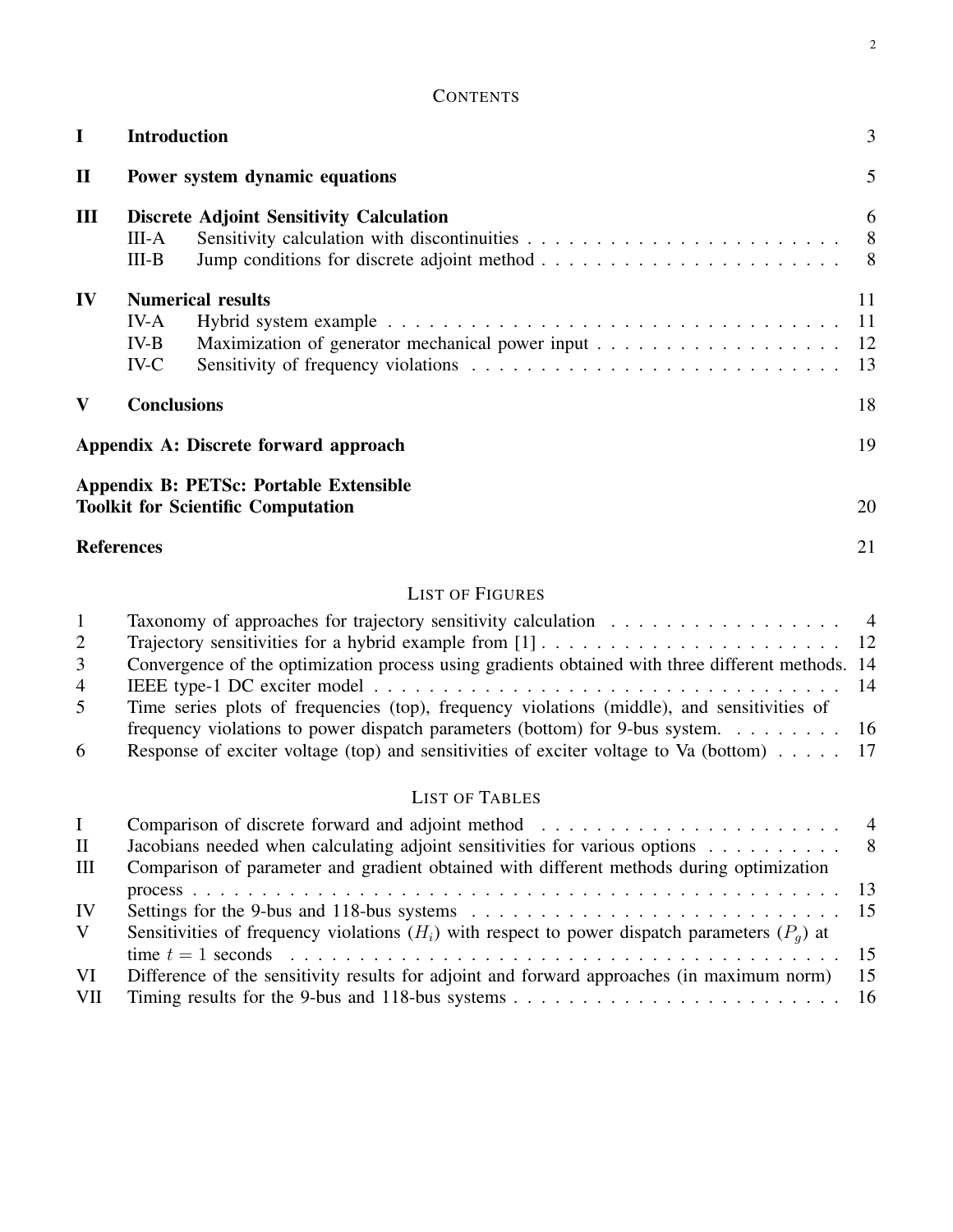#### I. INTRODUCTION

Dynamic security is a concern for system planning and operation experts becoming significant higher penetrations of renewable energy resources, most of which are electronically coupled to the grid, is expected in the future. This situation presents some new technical challenges, particularly the increased dynamic content and reduction of system inertia through the displacement of conventional generation resources during light load periods. Thus, ensuring dynamic security along with the optimal and secure steady state operation is an important emerging problem. To this end, utilities typically design preventive or corrective actions based on a set of directives. For instance, a corrective action directive may prescribe changing the dispatch of a specific set of generators to alleviate overload problems caused by a specific contingency. These directives, based on expert operational judgement and accumulated knowledge, may not be optimal, however, they may not be secure for the new dynamics of higher renewable energy usage.

Optimal and secure preventive and corrective control actions have been extensively studied by power system researchers. The central component in these studies is the calculation of first-order sensitivities of the power system dynamics trajectories with respect to the control parameters. Hiskens et. al. [1] established the theory of trajectory sensitivity analysis for hybrid systems modeled by a differential-algebraicdiscrete structure and developed jump conditions for the sensitivities at discrete events. Their approach is also known as forward sensitivity analysis or direct sensitivity analysis. Subsequently, sensitivity analysis has been used in numerous applications: real-time emergency control of voltage in power systems [2]; design of optimal preventive control strategies through shunt compensation and generation rescheduling [3]; identification of optimal location of series-connected controllers to enhance power system transient stability [4]; determination of the minimum required susceptance and compensator location to maintain the first swing stability of micro grids [5]; dynamic security constrained rescheduling under contingencies [6]; reduction of composite load model parameters identified from field measurement [7]; identification of critical power system parameters [8], [9]; improvement of transient stability of systems compensated by series and shunt FACTS devices [10], [11], [12]; reduction of computational burden of model predictive control method for load shedding [13], [14], [15], [16]; VAr planning in large power system heavily stressed by voltage collapse [17]; optimal design of power system stabilizers [18], [19]; and suitable placement of series compensators [20] for damping low frequency power oscillation and enhancing both transient and small-signal stability. The use of trajectory sensitivities in complementing time domain simulation in the analysis of large disturbance dynamic behavior of power systems is proposed in [21].

Almost all the previous work uses the forward sensitivity approach. An exception is [22], which has applied a continuous adjoint equation method to evaluate the gradient of a stability metric for optimal power flow (OPF) and demonstrated the significant improvement in efficiency. However, the state-dependent nature of the switching conditions and as a result the jump conditions of sensitivity variables that are characteristic of hybrid systems such as DC exciters were not addressed in this work.

For general sensitivity calculations, two approaches, continuous and discrete, are used for computing these trajectory sensitivities, as shown in Fig. 1. In continuous methods, sensitivities equations are derived directly from the model equations, and can be theoretically solved with integration methods and time steps different from those used for the model equations. Discrete methods, on the other hand, are based on the discretized equations, so the propagation scheme and time steps are completed determined by the simulation code. Further, both these approaches have two variations: forward and adjoint mode. The forward mode calculates the sensitivities by integrating a set of sensitivity equations forward in time, while for the discrete mode the sensitivity equations need a backward-in-time integration. An interesting observation is that the continuous forward approach can be equivalent to the discrete approach if using the same choices of time integration methods and time steps; however, this is not the case for continuous adjoint and discrete adjoint even if the same time integration methods and the same time steps are applied to both. Table I summarizes the comparison between the discrete forward and adjoint approaches.

In this work we investigate discrete adjoint sensitivity approaches, for two reasons. First, the sensitivities computed by discrete adjoint methods equal the derivatives of the function applied to the discretized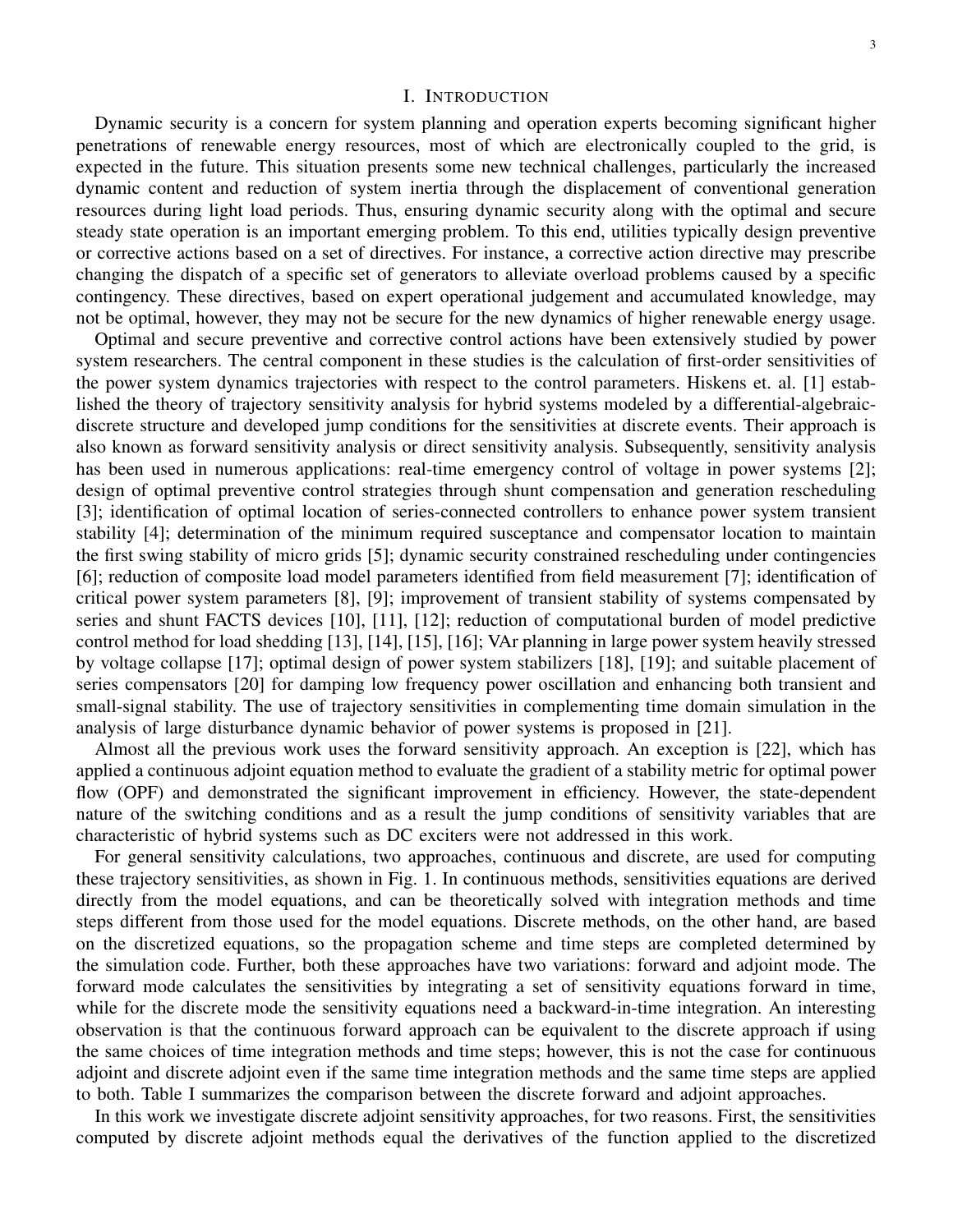

Fig. 1. Taxonomy of approaches for trajectory sensitivity calculation

TABLE I COMPARISON OF DISCRETE FORWARD AND ADJOINT METHOD

|                                  | Forward        | Adjoint       |
|----------------------------------|----------------|---------------|
| Best to use when                 | $n_p \gg n_c$  | $n_p \ll n_c$ |
| Computational complexity         | $O(n_p)$       | $O(n_c)$      |
| Checkpointing                    | N <sub>0</sub> | Yes           |
| <b>Implementation Difficulty</b> | Medium         | High          |
| Accuracy                         | High           | High          |

 $n_{\rm n}$ :number of parameters  $n_{\rm c}$ :number of cost functions

dynamical system, up to the order of the machine precision. This is not the case for sensitivity computation that use numerical integration of continuous adjoints [23] and may lead to difficulties in convergence if the gradients are used for solving optimization problems [24]. Second, the computational cost of the forward approach grows linearly with the number of sensitivity parameters whereas the cost of the adjoint approach is effectively constant with respect to the same number and grows linearly with the number of objective functions [25]. Therefore, the adjoint approach can be much more efficient than the forward approach when calculating the gradients of a few objective functions with respect to many parameters, a common occurrence in power system dynamics and control. The contributions of this work are as follows.

- 1) We design, describe, and analyze a workflow to compute discrete adjoints for single-step multistage methods (such as theta methods and Runge-Kutta methods).
- 2) We implement this workflow in the widely used open-source parallel numerical library Portable Extensible Toolkit for Scientific Computing (PETSc) [26]. This makes our approach available to the research community for a large class of numerical integration schemes.
- 3) We extend the discrete adjoint sensitivity analysis of [27] to hybrid systems with state-dependent jumps. We also include a corresponding discrete forward sensitivity formulation for completeness.
- 4) We validate the accuracy of our approaches and the expected behavior of adjoint differentiation [25] on several test cases that include 9- and 118-bus dynamics with DC exciters, where the statedependent switching dynamics of the latter demonstrates the correctness of our jump conditions.

The report is organized as follows. The power system dynamic model, and its numerical solution are discussed in Section II. The formulation of the discrete adjoint method, along with the sensitivity equations and handling of state-dependent jumps, is proposed in Section III. Section IV presents the accuracy and computational efficiency of the different approaches on several test systems. Section V summarize our conclusions and briefly discuss future work.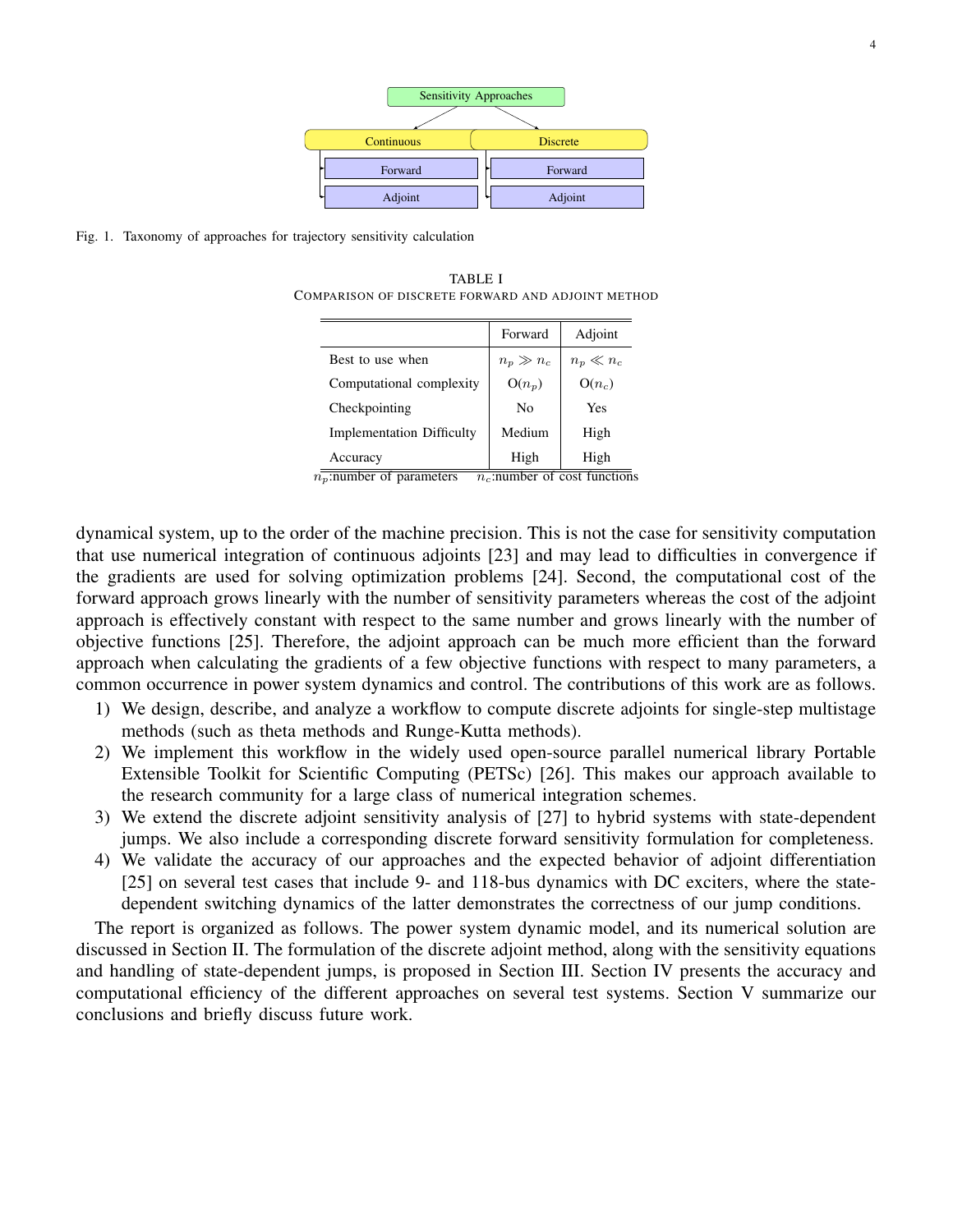#### II. POWER SYSTEM DYNAMIC EQUATIONS

To carry out the objectives described in §I, we present a hybrid systems abstraction of the target dynamical systems. Such a framework is useful for solving both forward problems and inverse problems [28]. We assume that the continuous dynamics is governed by systems of parameter-dependent differentialalgebraic equations (DAEs), and the discrete events are reflected by a jumping mechanism between those systems. This results in a piecewise smooth dynamical systems. For an initial value problem, the system visits the smooth pieces in succession, with the states at the entrance in a smooth piece depending on the states at the exit of the previous one. Mathematically this can be described by

$$
\dot{x}^{(i)} = f^{(i)}(x, y; p) \tag{1}
$$

$$
\gamma^{(i)}(x^{(i)}, y^{(i)}; p) = 0 \tag{2}
$$

$$
0 = g^{(i)}(x, y; p),
$$
\n(3)

where  $x \in \mathbb{R}^{n_x}$  are the dynamic state variables such as machine angles and velocities,  $y \in \mathbb{R}^{n_y}$  are the algebraic variables such as load bus voltage magnitudes and angles, and  $p \in \mathbb{R}^{n_p}$  are the system parameters such as line reactances, generator mechanical input power, and fault clearing time. An event is triggered when the stage-dependent condition (2) is satisfied. The equations change at that point, resulting in discontinuities in the state/algebraic variables. The superscript  $(i)$  identifies the different sets of equations modeling the events. Initial conditions are given by

$$
x(t_0) = \mathcal{I}_{x_0}(p), \quad y(t_0) = \mathcal{I}_{y_0}(p), \tag{4}
$$

where we assume that we start in the interior of the smooth piece  $(0)$  and thus  $x_0$  and  $y_0$  must satisfy the algebraic constraints for that piece:

$$
g(x_0, y_0; p) = 0.
$$
 (5)

We employ the usual assumption that  $g_y^{(i)}$  is nonsingular along the trajectories, so each set of equations is a semi-explicit index-1 DAE system [29]. We start with the numerical solution and discrete sensitivity analysis for a single DAE system:

$$
\dot{x} = f(x, y; p) \tag{6a}
$$

$$
0 = g(x, y; p),\tag{6b}
$$

and we then extend the approaches to the hybrid cases. The DAE system (6) can be cast into a general form

$$
\mathcal{M}\dot{X} = F(X;p),\tag{7}
$$

where

$$
X = \left[ \begin{array}{c} x \\ y \end{array} \right], F = \left[ \begin{array}{c} f \\ g \end{array} \right], \mathcal{M} = \left[ \begin{array}{cc} \mathbf{I}_{n_x \times n_x} & \\ & \mathbf{0}_{n_y \times n_y} \end{array} \right].
$$

To solve (7), we can directly apply, for example, theta methods:

$$
\mathcal{M}X_{n+1} = \mathcal{M}X_n + h_n(1-\theta)F(X_n; p) + h_n\theta F(X_{n+1}; p), \ n = 0, \dots, N-1.
$$
 (8)

As special cases, the methods with  $\theta = 1$  and  $\theta = 0.5$  give backward Euler and Crank-Nicolson (also known as trapezoidal) methods, respectively.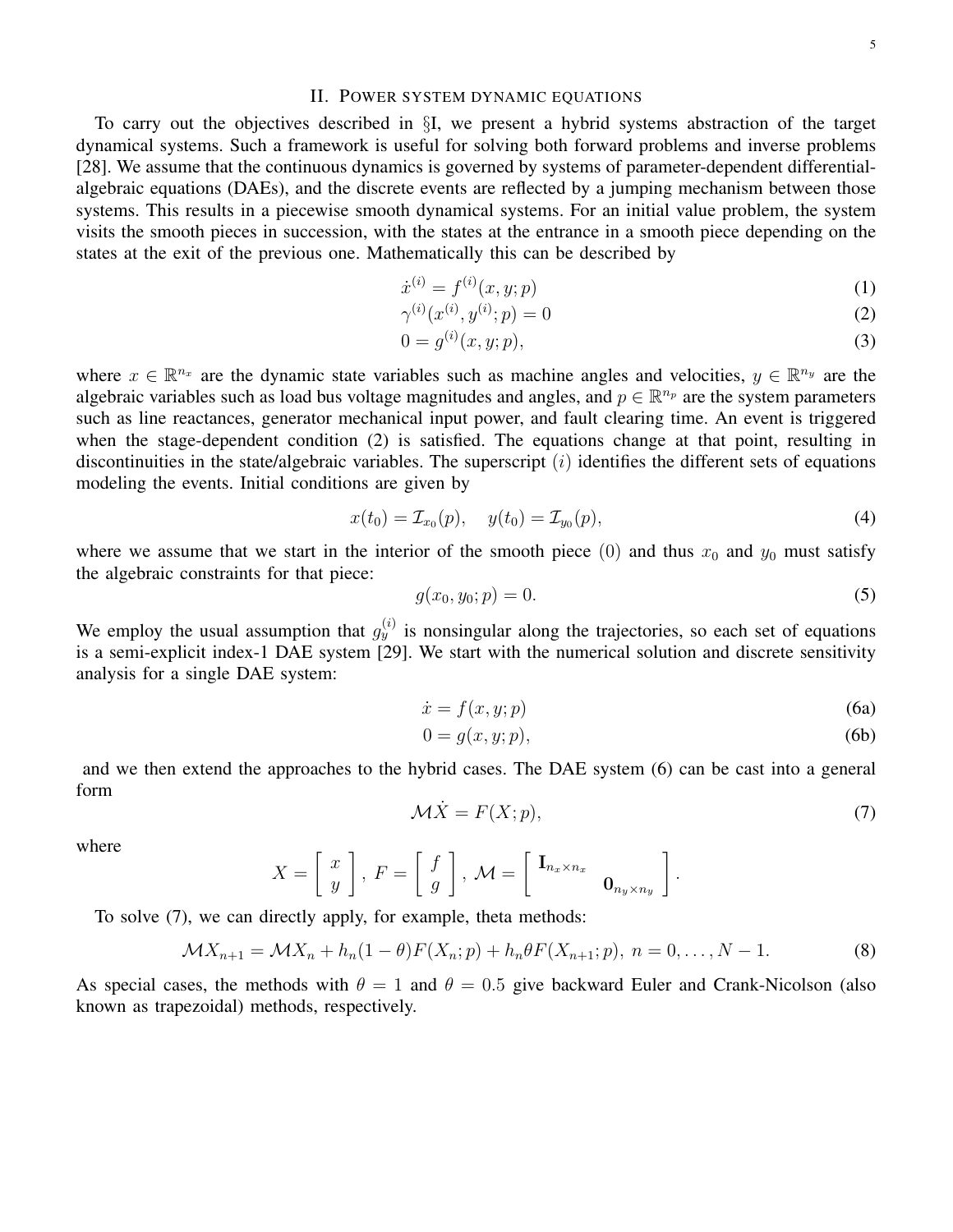#### III. DISCRETE ADJOINT SENSITIVITY CALCULATION

The adjoint approach, being complementary with the forward approach in terms of computational efficiency, is particularly attractive for cases in which there are many parameters and just a few objective functions. The discrete adjoint method is tightly tied to the specific time-stepping algorithm used for solving the model equations so that it accounts for the fact that the objective function is obtained through that discrete algorithm.

For deriving the discrete adjoint workflow, we assume that system (7) is integrated with a one-step method

$$
X_{n+1} = \mathcal{N}_n(X_n), \quad n = 0, \dots, N-1, \quad X_0 = \mathcal{I}, \tag{9}
$$

where  $\mathcal I$  are the initial values and the solution at the end of the simulation is given by  $X_N$ . We aim to efficiently compute sensitivities of an objective function (sometimes called response function) with respect to initial values or system parameters. A general form of the objective function, involving a terminal and trajectory term, can be written as

$$
\Psi = \psi(X(t_F); p) + \int_{t_0}^{t_F} r(t, X; p) dt.
$$
\n(10)

Note that so-called trajectory sensitivity [21], known as the derivative of the final solution (corresponding to  $\Psi = X(t_F)$  in (10)) with respect to initial values, is just a special case of what we are considering. For notational brevity, in the rest of the discussion we drop the argument p in  $\psi$ , r, F.

Continuous sensitivity approaches that are then discretized do not take into consideration that the objective function is approximated by numerical values, not the exact values. For example, the exact function  $\psi(X(t_F))$  is approximated by  $\psi(X_N)$ , and the numerical approximation of the continuous gradient with respect to the sensitivity parameters is the gradient of  $\psi(X_N)$  only up to numerical integration tolerance. Discrete approaches, on the other hand, compute *algebraical derivatives* of  $\psi(X_N)$  and thus have an error on the order of machine precision. For low- and moderate- precision integration (which, in real time contexts for example, would be necessary) the latter error is much smaller. This is essential in optimization application, where we would like to make sure that we have very accurate descent directions for  $\psi(X_N)$ .

Assuming the approximated objective function is  $\Psi^{\text{approx}}$ , we first consider a simple case in which we compute sensitivities of  $\Psi^{\text{approx}} = \psi(X_N)$  to initial values. We use the Lagrange multipliers  $\lambda_0, \ldots, \lambda_N$  to account for the constraint from each time step as well as the initial condition, resulting in

$$
\mathcal{L} = \Psi^{\text{approx}} - \lambda_0^T \left( X_0 - \mathcal{I} \right) - \sum_{n=0}^{N-1} \lambda_{n+1}^T \left( X_{n+1} - \mathcal{N}(X_n) \right). \tag{11}
$$

Differentiating this equation w.r.t  $\mathcal I$  leads to

$$
\frac{d\mathcal{L}}{d\mathcal{I}} = \lambda_0^T - \left(\frac{d\psi}{dX}(X_N) - \lambda_N^T\right)\frac{\partial X_N}{\partial \mathcal{I}} - \sum_{n=0}^{N-1} \left(\lambda_n^T - \lambda_{n+1}^T \frac{d\mathcal{N}}{dX}(X_n)\right)\frac{\partial X_n}{\partial \mathcal{I}}.\tag{12}
$$

By defining  $\lambda$  to be the solution of the discrete adjoint model,

$$
\lambda_N = \left(\frac{d\psi}{dX}(X_N)\right)^T, \quad \lambda_n = \left(\frac{d\mathcal{N}}{dX}(X_n)\right)^T \lambda_{n+1}, \quad n = N - 1, \dots, 0,
$$
\n(13)

we obtain the gradient  $\nabla_{\mathcal{I}} \Psi^{\text{approx}} = \lambda_0$ .

For the general case that the objective function contains integral terms as in the general form (10) and sensitivities to parameters are also desired, the discrete adjoint model can be derived in a similar way from the extended system

$$
\underline{\mathcal{M}}\dot{\underline{X}} = \underline{F}(t, \underline{X}),\tag{14}
$$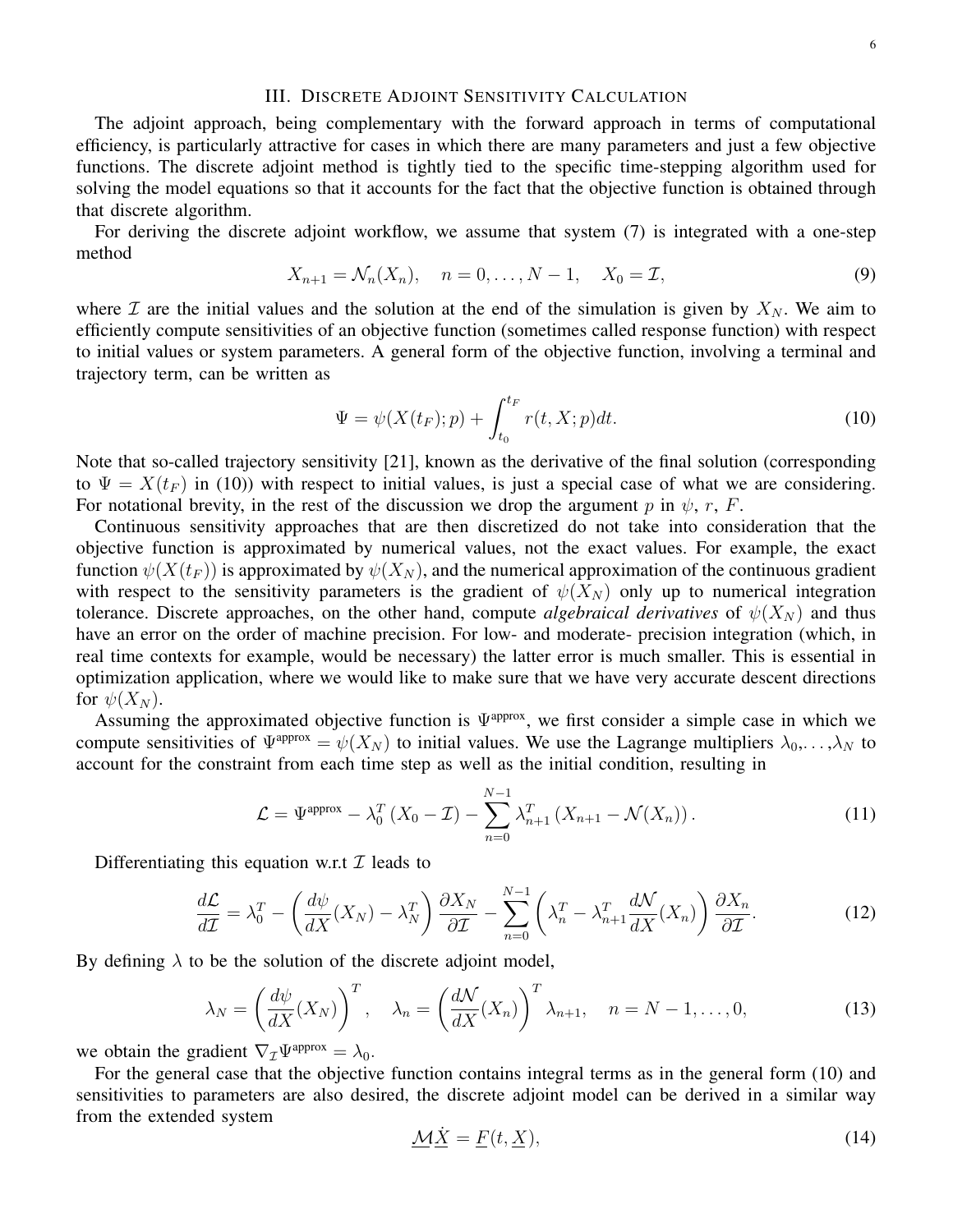where

$$
\underline{\mathcal{M}} = \begin{bmatrix} \mathcal{M} \\ \mathbf{I}_{n_p \times n_p} \\ 1 \end{bmatrix}, \quad \underline{X} = \begin{bmatrix} X \\ p \\ q \end{bmatrix}, \quad \underline{F} = \begin{bmatrix} F \\ \mathbf{0}_{n_p \times 1} \\ r \end{bmatrix}.
$$

The second equation enforces constant parameters during the simulation, and the last equation comes from a transformation of the integral

$$
q = \int_{t_0}^{t_F} r(t, X) dX.
$$

The initial condition for the extended system is  $\underline{X}_0 = [\mathcal{I} \ \mathbf{0}_{1 \times n_p} \ \mathbf{0}]^T$ .

With the basic framework established, the discrete adjoint for any one-step method can be easily derived. For example, the adjoint theta method (8) reads

$$
\mathcal{M}^T \lambda_s = \lambda_{n+1} + h_n \theta F_X^T(X_{n+1}) \lambda_s + h_n \theta r_X^T(t_{n+1}, X_{n+1}),
$$
\n(15)

$$
\lambda_n = \mathcal{M}^T \lambda_s + h_n (1 - \theta) F_X^T(X_n) \lambda_s + h_n (1 - \theta) r_X^T(t_n, X_n), \tag{16}
$$

$$
\mu_n = \mu_{n+1} + h_n \left( \theta F_p^T(X_{n+1}) + (1 - \theta) F_p^T(X_n) \right) \lambda_s + h_n \left( \theta r_n^T(t_{n+1}, X_{n+1}) + (1 - \theta) r_n^T(t_n, X_n) \right),
$$
\n(17)

$$
+h_n\left(\theta r_p^T(t_{n+1}, X_{n+1}) + (1-\theta) r_p^T(t_n, X_n)\right),
$$
  
\n
$$
n = N-1, ..., 0.
$$
\n(17)

with the terminal conditions

$$
\lambda_N = \left(\frac{d\psi}{dX}(X_N)\right)^T, \quad \mu_N = \left(\frac{d\psi}{dp}(X_N)\right)^T.
$$
\n(18)

The gradients of the objective functions are given as

$$
\nabla_{\mathcal{I}} \Psi^{\text{approx}} = \lambda_0, \quad \nabla_p \Psi^{\text{approx}} = \mu_0.
$$

However, if the terminal condition for  $\lambda_N$  in (18) is applied to the discrete adjoint of a DAE system, there would be conflicts with the constraints brought up by the algebraic equations. Consider the simple case  $\theta = 1$  (backward Euler method) and let  $\lambda^x$ , and  $\lambda^y$  be the discrete differential and algebraic adjoint variables, respectively. One can see that (16) will lead to  $\lambda^y = 0$  regardless of the terminal condition for  $\lambda_N^y$ . According to the implicit function theorem, the algebraic variable y can be locally solved from (6) as

$$
y = \varphi(x; p).
$$

Substituting y into the objective functions yields that the terminal conditions  $\lambda_N^x$  depend only on x and  $\lambda_N^y$  should be set to zero.

We observe the following.

- The discrete adjoint equations (15) propagate the sensitivity variables backward in time following exactly the same trajectory with the forward run. Thus, there is no time step control in the backward run. While this may result in increased memory requirements compared to forward approaches, that requirement can be dramatically reduced with small increases in recomputation by using advanced checkpointing techniques [25].
- The number of variables  $\lambda$  and/or  $\mu$  is the same as the number of objective functions.
- For each objective function, only one linear system needs to be solved in (15) at each backward step, regardless of the number of parameters. The number of linear solves depends on the time-stepping method. For example, implicit Runge-Kutta methods may require as many linear solves as the number of stages.
- The "prediction" matrix  $\mathcal{M}^T/(h_n \theta) F_X^T$  from (15) is the transpose of the one used in solving the nonlinear equation (8). The Jacobian  $F_X$  can be reused in the adjoint run.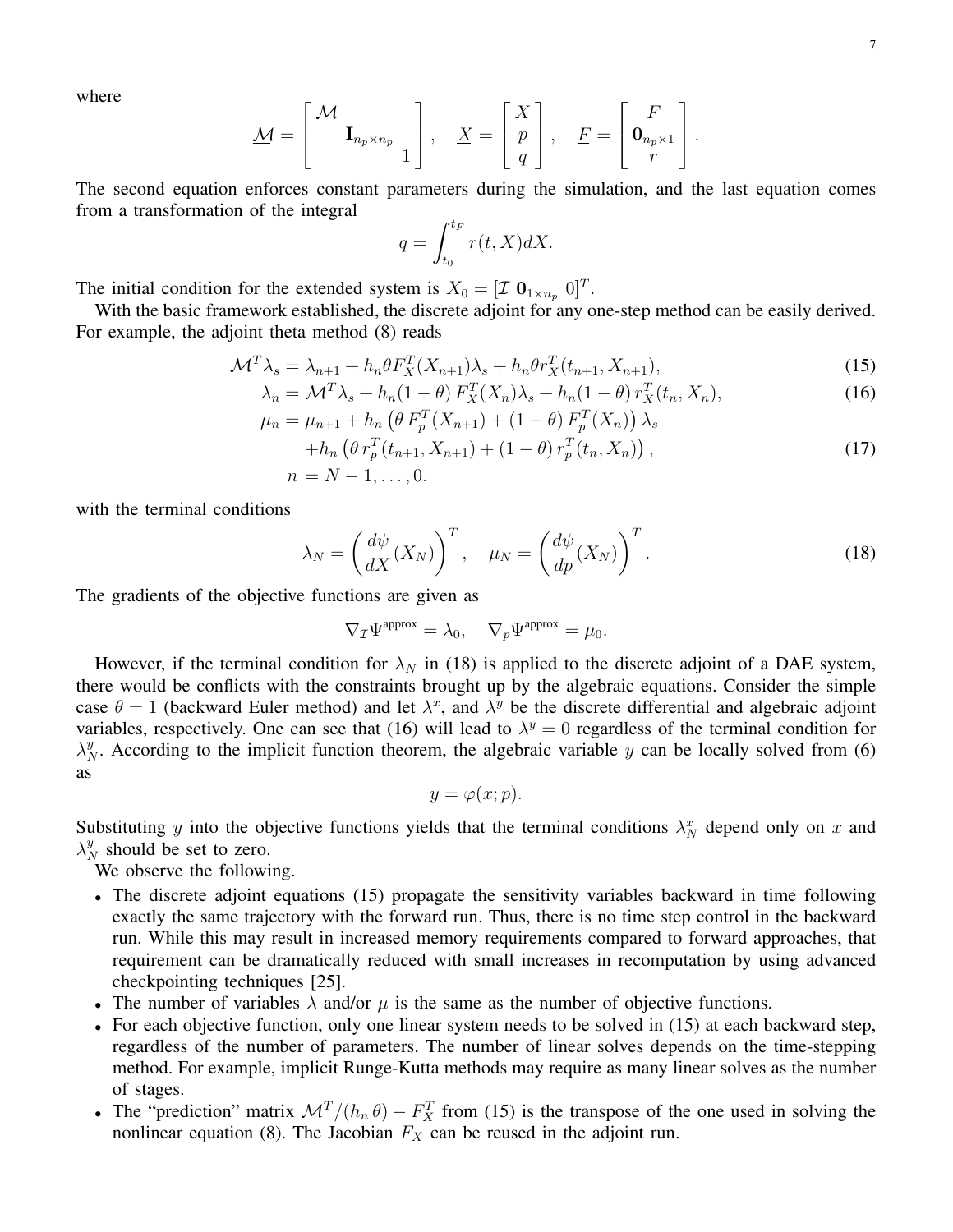TABLE II JACOBIANS NEEDED WHEN CALCULATING ADJOINT SENSITIVITIES FOR VARIOUS OPTIONS

|                | $\psi$ only      | with integral                   |
|----------------|------------------|---------------------------------|
| initial values | $F_{\mathbf{Y}}$ | $F_X, r_X$                      |
| parameters     |                  | $F_X, F_p$ $F_X, F_p, r_X, r_p$ |

• The adjoint computation may require some extra Jacobian functions depending on the needs of the application, as summarized in Table II.

For the examples in our experiments, we store the entire forward trajectory in memory in order to avoid recomputation since the memory capacity is sufficient. Nevertheless, we have also implemented a variety of advanced checkpointing schemes [25] for large-scale problems.

## *A. Sensitivity calculation with discontinuities*

For illustration, we consider the following case of the hybrid system (1)-(3) that has a single discontinuity at time  $\tau$  separating the system into two stages:

$$
X^{(1)}(t_0) = \mathcal{I},
$$
  
\n
$$
\mathcal{M}\dot{X}^{(1)} = F^{(1)}(X^{(1)}), \quad t \in [t_0, \tau],
$$
  
\n
$$
\gamma(X^{(1)}(\tau)) = 0,
$$
  
\n
$$
\mathcal{M}\dot{X}^{(2)} = F^{(2)}(X^{(2)}), \quad t \in (\tau, t_f].
$$

Here I is the initial condition, and  $\gamma$  is transition function between stages. The approach for this case can be straightforwardly extended to multiple stages. We again assume that the discretization of the hybrid systems is performed with one-step methods

$$
X_{k+1}^{(1)} = \mathcal{N}^{(1)}(X_k^{(1)}), \quad k = 0 \dots N_1 - 1,
$$
  
\n
$$
X_{k+1}^{(2)} = \mathcal{N}^{(2)}(X_k^{(2)}), \quad k = N_1 \dots N - 1, (N = N_1 + N_2).
$$

The objective function  $\Psi$  is approximated by using the numerical solution:

$$
\Psi \approx \Psi^{\text{approx}} = \psi(X_{N_2}).
$$

The following assumptions are made about this model for the convenience of analysis:

1) The differential states in  $X^{(2)}$  and  $X^{(1)}$  are continuous at the junction time

$$
x^{(2)}(\tau) = x^{(1)}(\tau).
$$

- 2)  $F^{(1)}$ ,  $F^{(2)}$ , and  $\gamma$  are  $C^1$ .
- 3) The transversality condition is satisfied [30]

$$
\frac{d\gamma}{dX}(\tau)F^{(1)}(X^{(1)}(\tau)) \neq 0.
$$

### *B. Jump conditions for discrete adjoint method*

Similar to the steps taken in §III, we build the Lagrangian function

$$
\hat{\mathcal{L}} = \Psi^{\text{approx}} - \left(\lambda_0^{(1)}\right)^T \left(X_0^{(1)} - \mathcal{I}\right) - \sum_{k=0}^{N_1 - 1} \left(\lambda_{k+1}^{(1)}\right)^T \left(X_{k+1}^{(1)} - \mathcal{N}^{(1)}(X_k^{(1)})\right) - \sum_{k=N_1}^{N-1} \left(\lambda_{k+1}^{(2)}\right)^T \left(X_{k+1}^{(2)} - \mathcal{N}^{(2)}(X_k^{(2)})\right). \tag{19}
$$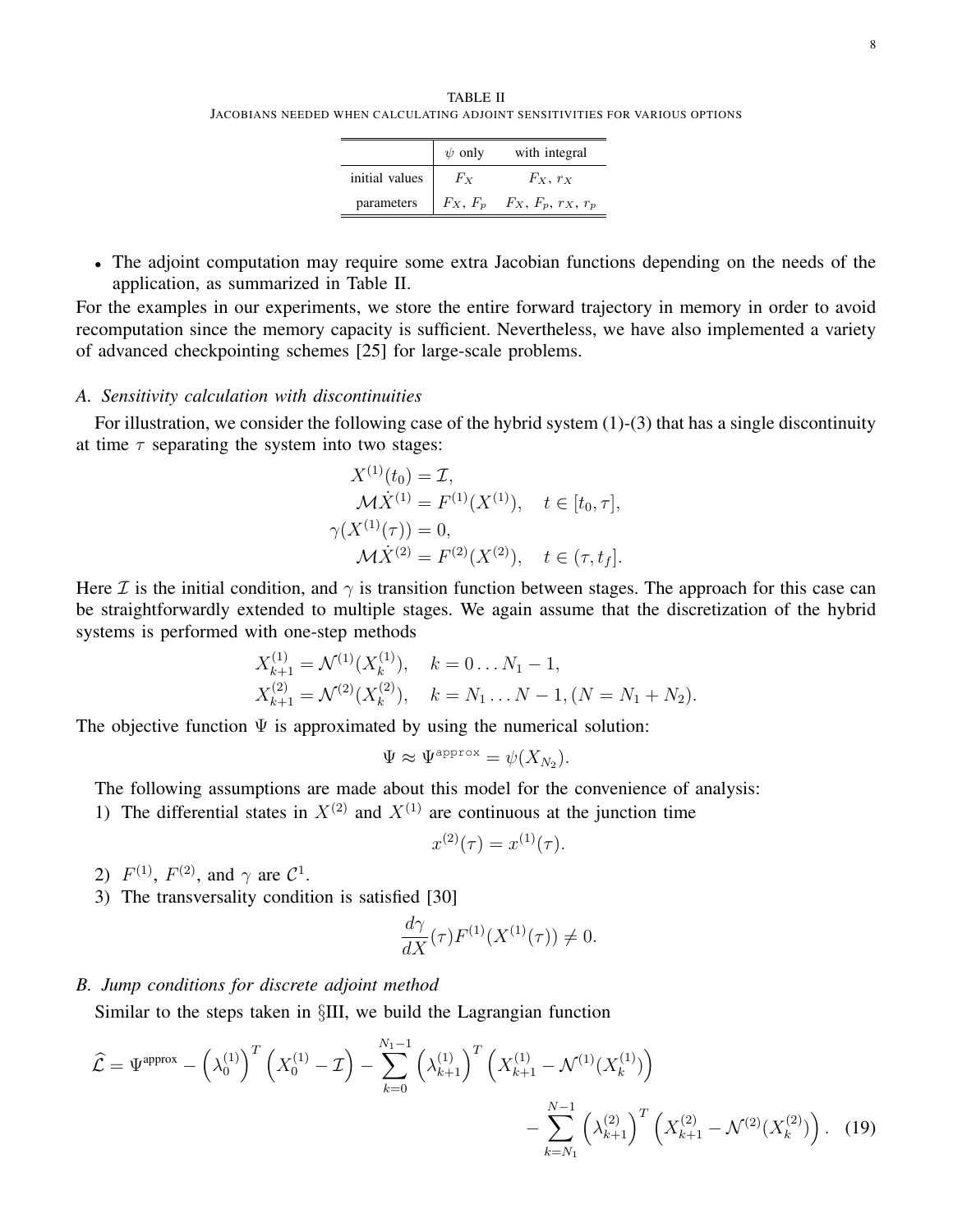Differentiating the Lagrangian function (19) at  $\mathcal I$  and cancelling out identical terms yield

$$
\frac{d\hat{\mathcal{L}}}{d\mathcal{I}} = \frac{d\psi}{dX}(X_{N_2})\frac{\partial X_{N_2}}{\partial \mathcal{I}} - \frac{d\lambda_0^T}{d\mathcal{I}}(X_0 - \mathcal{I}) - (\lambda_0^{(1)})^T \frac{\partial X_0^{(1)}}{\partial \mathcal{I}} + (\lambda_0^{(1)})^T \n- \sum_{k=0}^{N_1-1} \left( \frac{d\lambda_{k+1}^{(1)}}{d\mathcal{I}} \right)^T \left( X_{k+1}^{(1)} - \mathcal{N}^{(1)}(X_k^{(1)}) \right) - \sum_{k=0}^{N_1-1} (\lambda_{k+1}^{(1)})^T \left( \frac{\partial X_{k+1}^{(1)}}{\partial \mathcal{I}} - \frac{d\mathcal{N}^{(1)}}{dX}(X_k^{(1)}) \frac{\partial X_k^{(1)}}{\partial \mathcal{I}} \right) \n- \sum_{k=N_1}^{N-1} \left( \frac{d\lambda_{k+1}^{(2)}}{d\mathcal{I}} \right)^T \left( X_{k+1}^{(2)} - \mathcal{N}^{(2)}(X_k^{(2)}) \right) - \sum_{k=N_1}^{N-1} (\lambda_{k+1}^{(2)})^T \left( \frac{\partial X_{k+1}^{(2)}}{\partial \mathcal{I}} - \frac{d\mathcal{N}^{(2)}}{dX}(X_k^{(2)}) \frac{\partial X_k^{(2)}}{\partial \mathcal{I}} \right) \n= \frac{d\psi}{dX}(X_{N_2})\frac{\partial X_{N_2}}{\partial \mathcal{I}} - (\lambda_0^{(1)})^T \frac{\partial X_0^{(1)}}{\partial \mathcal{I}} + (\lambda_0^{(1)})^T \n- \sum_{k=1}^{N_1} (\lambda_k^{(1)})^T \frac{\partial X_k^{(1)}}{\partial \mathcal{I}} + \sum_{k=0}^{N_1-1} (\lambda_{k+1}^{(1)})^T \frac{\partial \mathcal{N}^{(1)}}{\partial X}(X_k^{(1)}) \frac{\partial X_k^{(1)}}{\partial \mathcal{I}} \n- \sum_{k=N_1+1}^{N} (\lambda_k^{(2)})^T \frac{\partial X_k^{(2)}}{\partial \mathcal{I}} + \sum_{k=N_1}^{N-1} (\lambda_{k+1}^{(1)})^T \frac{d\math
$$

Substituting

$$
\sum_{k=1}^{N_1} \left(\lambda_k^{(1)}\right)^T \frac{\partial X_k^{(1)}}{\partial \mathcal{I}} = \left(\lambda_{N_1}^{(1)}\right)^T \frac{\partial X_{N_1}^{(1)}}{\partial \mathcal{I}} \qquad -\left(\lambda_0^{(1)}\right)^T \frac{\partial X_0^{(1)}}{\partial \mathcal{I}} + \sum_{k=0}^{N_1-1} \left(\lambda_k^{(1)}\right)^T \frac{\partial X_k^{(1)}}{\partial \mathcal{I}},
$$
\n
$$
\sum_{k=N_1+1}^N \left(\lambda_k^{(2)}\right)^T \frac{\partial X_k^{(2)}}{\partial \mathcal{I}} = \left(\lambda_N^{(2)}\right)^T \frac{\partial X_{N_2}}{\partial \mathcal{I}} \qquad -\left(\lambda_{N_1}^{(2)}\right)^T \frac{\partial X_{N_1}^{(2)}}{\partial \mathcal{I}} + \sum_{k=N_1}^{N-1} \left(\lambda_k^{(2)}\right)^T \frac{\partial X_k^{(1)}}{\partial \mathcal{I}},
$$

and then reorganizing leads to

$$
\frac{d\widehat{\mathcal{L}}}{d\mathcal{I}} = \left(\lambda_0^{(1)}\right)^T + \left(\frac{d\psi}{dX}(X_{N_2}) - \left(\lambda_N^{(2)}\right)^T\right)\frac{\partial X_{N_2}}{\partial\mathcal{I}} - \left(\lambda_{N_1}^{(1)}\right)^T\frac{\partial X_{N_1}^{(1)}}{\partial\mathcal{I}} + \left(\lambda_{N_1}^{(2)}\right)^T\frac{\partial X_{N_1}^{(2)}}{\partial\mathcal{I}} - \sum_{k=0}^{N_1-1} \left(\left(\lambda_k^{(1)}\right)^T - \left(\lambda_{k+1}^{(1)}\right)^T\frac{d\mathcal{N}^{(1)}}{dX}(X_k^{(1)})\right)\frac{\partial X_k^{(1)}}{\partial\mathcal{I}} - \sum_{k=N_1}^{N-1} \left(\left(\lambda_k^{(2)}\right)^T - \left(\lambda_{k+1}^{(2)}\right)^T\frac{d\mathcal{N}^{(2)}}{dX}(X_k^{(2)})\right)\frac{\partial X_k^{(2)}}{\partial\mathcal{I}}.
$$
\n(20)

We define  $\lambda$  to be the solution of the discrete adjoint model:

$$
\lambda_N^{(2)} = \left(\frac{d\psi}{dX}(X_{N_2})\right)^T,
$$
\n
$$
\lambda_k^{(2)} = \left(\frac{d\mathcal{N}^{(2)}}{dX}(X_k^{(2)})\right)^T \lambda_{k+1}^{(2)}, \ k = N - 1, \dots, N_1,
$$
\n
$$
\left(\lambda_{N_1}^{(1)}\right)^T \frac{\partial X_{N_1}^{(1)}}{\partial \mathcal{I}} = \left(\lambda_{N_1}^{(2)}\right)^T \frac{\partial X_{N_1}^{(2)}}{\partial \mathcal{I}},
$$
\n
$$
\lambda_k^{(1)} = \left(\frac{d\mathcal{N}^{(1)}}{dX}(X_k^{(1)})\right)^T \lambda_{k+1}^{(1)}, \ k = N_1 - 1, \dots, 0.
$$

Then we have

$$
\nabla_{\mathcal{I}} \Psi^{\text{approx}} = \left( d\widehat{\mathcal{L}}/d\mathcal{I} \right)^T = \lambda_0^{(1)}.
$$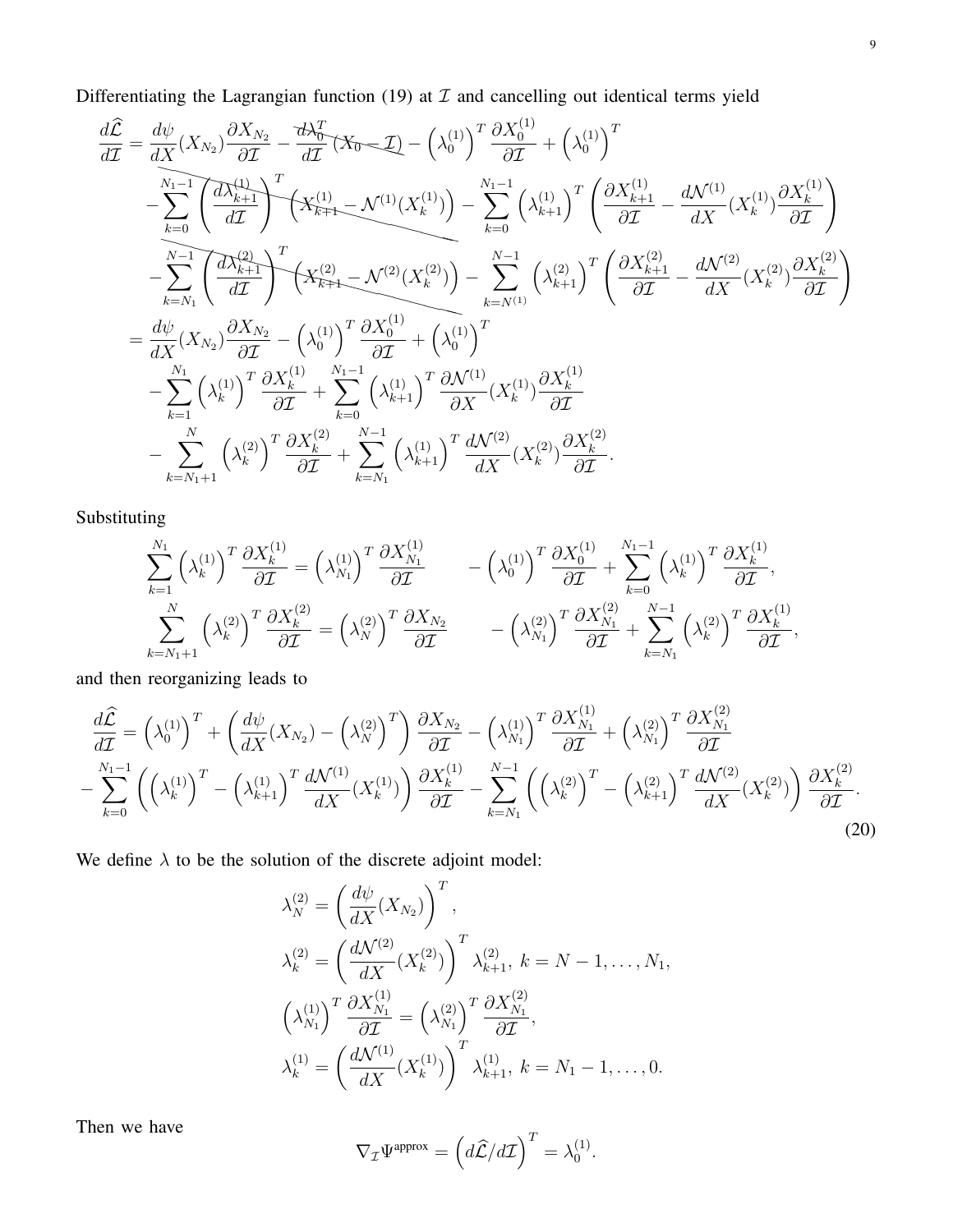To avoid computing the forward sensitivities  $\partial X_{N_1}^{(1)}/\partial \mathcal{I}$  and  $\partial X_{N_1}^{(2)}/\partial \mathcal{I}$ , we use the results from [30, Equation 50 and Theorem 1]:  $\Omega$   $\mathbf{v}^{(1)}$ 

$$
\frac{d\tau}{d\mathcal{I}} = -\frac{\frac{d\gamma}{dX}(X_{N_1}^{(1)})\frac{\partial X_{N_1}^{(1)}}{\partial \mathcal{I}}}{\frac{d\gamma}{dX}(X_{N_1}^{(1)})\frac{\partial X_{N_1}^{(1)}}{\partial t}}
$$

and

$$
\frac{\partial X_{N_1}^{(2)}}{\partial \mathcal{I}} = \frac{\partial X_{N_1}^{(1)}}{\partial \mathcal{I}} - \left(\frac{\partial X_{N_1}^{(2)}}{\partial t} - \frac{\partial X_{N_1}^{(1)}}{\partial t}\right) \frac{d\tau}{d\mathcal{I}}.
$$

Then we obtain the sensitivity transfer equation

$$
\lambda_{N_1}^{(1)} = \left( \mathbf{I} + \left( \frac{\partial X_{N_1}^{(2)}}{\partial t} - \frac{\partial X_{N_1}^{(1)}}{\partial t} \right) \frac{\frac{d\gamma}{dX} (X_{N_1}^{(1)})}{\frac{d\gamma}{dX} (X_{N_1}^{(1)})} \right)^T \lambda_{N_1}^{(2)}.
$$
\n(21)

If we apply the analysis to the extended system (14), we will obtain an additional transfer equation for the sensitivity variable  $\mu$  as

$$
\mu_{N_1}^{(1)} = \mu_{N_1}^{(2)} + \left( \left( \frac{\partial X_{N_1}^{(2)}}{\partial t} - \frac{\partial X_{N_1}^{(1)}}{\partial t} \right) \frac{\frac{d\gamma}{dp} (X_{N_1}^{(1)})}{\frac{d\gamma}{dX} (X_{N_1}^{(1)})} \right)^T \lambda_{N_1}^{(2)}.
$$
\n(22)

A similar derivation for the forward sensitivity analysis is developed in Appendix A.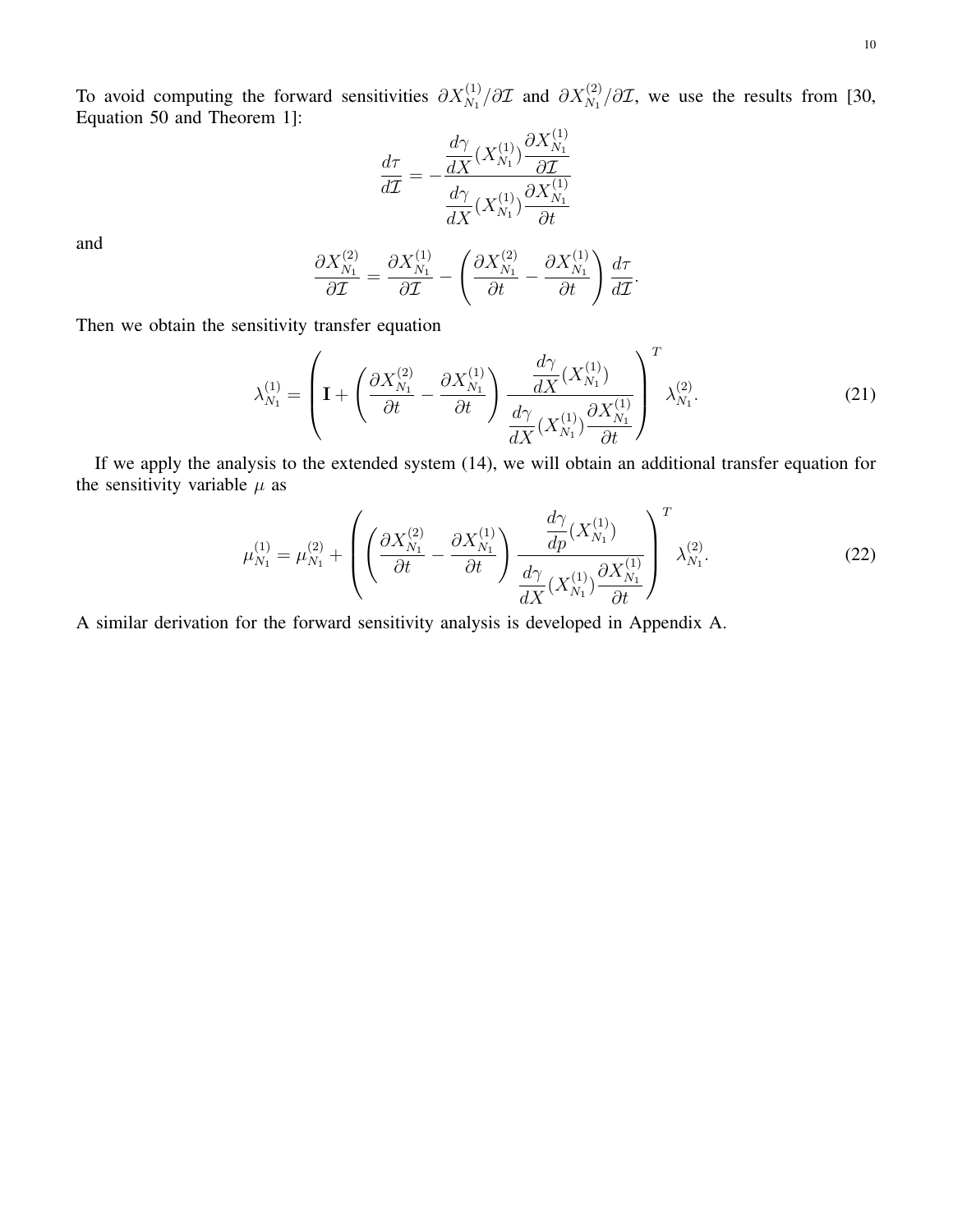#### IV. NUMERICAL RESULTS

This section illustrates the accuracy and computational efficiency of the adjoint discrete sensitivity analysis approaches on a 9-bus and 118-bus test example. First, we compare the accuracy of the discrete forward and adjoint approach on the hybrid system example given in [1]. Next, we present the computational efficiency comparison of the discrete sensitivity approaches on several power system test examples.

All simulations are performed with the open-source high-performance numerical library PETSc [26], [31] freely available at https://bitbucket.org/petsc/. For this work, two additions (made by the first three authors, and available with the PETSc distribution) were developed for PETSc's time-stepping library TS necessary for handling discontinuities and discrete sensitivity calculations. The TSEvent object supports detecting events (zero-crossing of discontinuities),while performing the numerical integration, through an interpolation-based root-finding approach. The TSAdjoint object is used for calculating the trajectory sensitivities using a discrete adjoint sensitivity approach. Both the TSAdjoint and TSEvent objects are compatible for calculating the sensitivities of hybrid systems.

#### *A. Hybrid system example*

The hybrid system given in [1] is governed by

$$
\dot{x} = A_i x,\tag{23}
$$

where x has two components  $x_1$  and  $x_2$  and  $A_i$  is an matrix that changes from

$$
A_1 = \begin{bmatrix} 1 & -100 \\ 10 & 1 \end{bmatrix} \text{ to } A_2 = \begin{bmatrix} 1 & 10 \\ -100 & 1 \end{bmatrix}
$$

when the switching condition  $x_2 = 2.75x_1$  is satisfied and from  $A_2$  to  $A_1$  when  $x_2 = 0.36x_1$ . The initial condition is  $\mathcal{I} = [0 \; 1]^T$  and  $A_1$  is used. We are interested in the trajectory sensitivities of  $x_1$  and  $x_2$  to the parameter  $p = 2.75$  in the first switching condition.

Figure 2 shows the trajectory sensitivities to the perturbation of  $p$  computed with the discrete forward approach and the discrete adjoint approach. The system is discretized by using the Crank-Nicolson scheme with an initial time step of 0.001 seconds. PETSc monitors signs of the switching conditions (e.g.,  $x_2$  −  $2.75x_1$ ) at each time step and rolls back the step if the signs change indicating that an event has been stepped over. A new time step estimated by using linear interpolation will then be attempted repeatedly until the event point is reached within a certain numerical tolerance that the user can control (by default it is set to  $1e - 6$ ). After the event, the step size will be adjusted so that the two steps before and after the event sum up to 0.001.

To see how the theory on the adjoints is applied to this problem, consider the calculation of the trajectory sensitivity of the solution component  $x_1$  with respect to initial condition and parameter p, represented by  $\lambda = [\partial x_1/\partial \mathcal{I}]$  and  $\mu = \partial x_1/\partial p$ , respectively. The terminal conditions are  $\lambda = [1 \ 0]$  and  $\mu = 0$ . According to the jump conditions (21) (22), the adjoint variables should be transferred at the switching point by

$$
\lambda^{new} = \left(\mathbf{I} + (A_2 - A_1)x \frac{[-2.75 \ 1]}{[-2.75 \ 1]A_1x}\right)^T \lambda^{old}
$$

$$
\mu^{new} = \mu^{old} + \left((A_2 - A_1)x \frac{[-2.75 \ 1]}{[-2.75 \ 1]A_1x}\right)^T \lambda^{old}
$$

when  $A_2$  switches to  $A_1$  in the adjoint run and

$$
\lambda^{new} = \left(\mathbf{I} + (A_1 - A_2)x \frac{[-0.36 \, 1]}{[-0.36 \, 1]A_1x}\right)^T \lambda^{old}
$$

$$
\mu^{new} = \mu^{old} + \left((A_1 - A_2)x \frac{[-0.36 \, 1]}{[-0.36 \, 1]A_1x}\right)^T \lambda^{old}
$$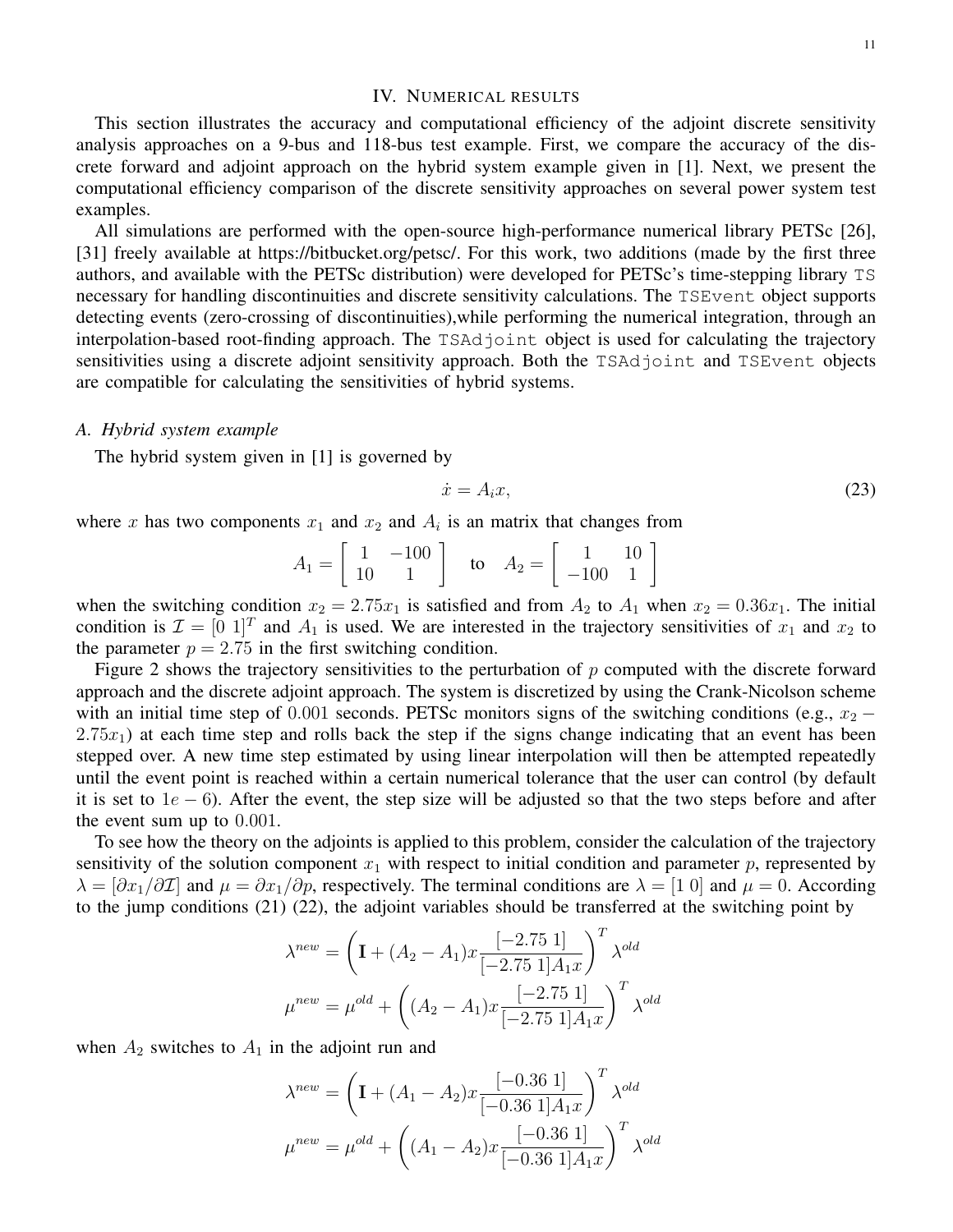

Fig. 2. Trajectory sensitivities for a hybrid example from [1]

when  $A_1$  changes to  $A_2$ .

The sensitivities are plotted for different simulation times ranging from 0 to 0.2 seconds. As expected, both sensitivities  $\partial x_1/\partial p$  and  $\partial x_2/\partial p$  jump at switching points and decay to zero as the trajectory approaches the equilibrium point. The results of the two different methods show good agreement with each other (the numerical values match for 15 digits), as well as with the result presented in Fig. 6 of [1].

## *B. Maximization of generator mechanical power input*

In this power system example, we consider a maximization objective of the mechanical power input  $P_m$ subject to the generator swing equations and a constraint on the maximum rotor deviation  $\delta(t) \leq \delta_{max}$ ,  $\forall t$ :

$$
\max P_m \tag{24}
$$

s.t.

$$
\frac{d\delta}{dt} = \omega_B \left(\omega - \omega_s\right) \tag{25}
$$

$$
\frac{d\omega}{dt} = \frac{\omega_s}{2H} \left( P_m - P_e \sin(\delta) - D(\omega - \omega_s) \right) \tag{26}
$$

$$
\delta(t) \le \delta_{max}, \quad \forall t \tag{27}
$$

with initial conditions  $\delta(t_0) = \delta_0$ ,  $\omega(t_0) = \omega_0$ . Here  $\delta$  is the rotor angle and  $\omega$  is the frequency. The electrical power output of the generator is given by the algebraic relation

$$
P_e = \frac{EV}{X} \sin \delta,\tag{28}
$$

where  $E$  and  $V$  represent the internal and terminal generator voltages, respectively, and  $X$  is the lumped equivalent of the interconnecting network. Using constraint transcription approach, we can reformulate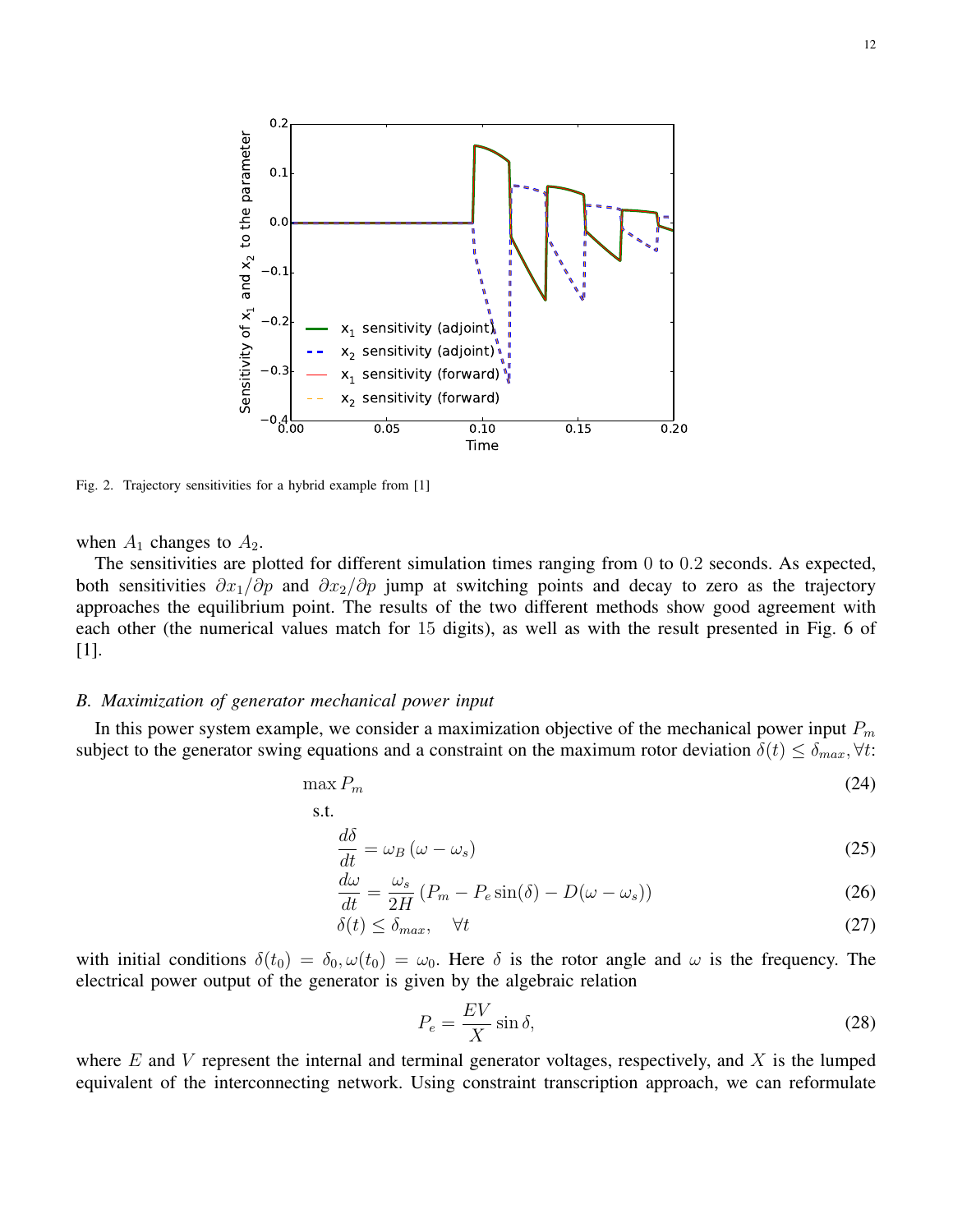TABLE III COMPARISON OF PARAMETER AND GRADIENT OBTAINED WITH DIFFERENT METHODS DURING OPTIMIZATION PROCESS

|   | Iteration No. | Adjoint     | Forward     | Finite Difference |
|---|---------------|-------------|-------------|-------------------|
| 0 | $P_m$         | $1.06\,$    | 1.06        | 1.06              |
|   | gradient      | 140.0487958 | 140.0487958 | 140.0487323       |
|   | $P_m$         | 1.032130009 | 1.032130009 | 1.032129996       |
|   | gradient      | 45.40765371 | 45.40765371 | 45.40760848       |
| 2 | $P_m$         | 1.018758331 | 1.018758331 | 1.018758323       |
|   | gradient      | 14.84698503 | 14.84698503 | 14.84697329       |

the problem as a minimization with a penalty term on the rotor angle deviation as follows.

$$
\min -P_m + \sigma \int_{t_0}^{t_F} \max (0, \delta - \delta_{max})^{\eta} dt
$$
\n(29)

s.t.

$$
\frac{d\delta}{dt} = \omega_B \left(\omega - \omega_s\right) \tag{30}
$$

$$
\frac{d\omega}{dt} = \frac{\omega_s}{2H} \left( P_m - P_{max} \sin(\delta) - D(\omega - \omega_s) \right) \tag{31}
$$

Here,  $\eta$  is an exponent to ensure sufficient smoothness, and  $\sigma$  is a multiplier to ensure decent progress of the optimization. The optimization problem is solved with the bounded limited-memory variable-metric (BLMVM) algorithm in the TAO solver included in the PETSc package. The initial guess of  $P_m$  is 1.06. The convergence tolerances are all set to  $10^{-14}$ , and  $\delta_{max}$  is set to 1 radian (i.e., 57.27 degrees).

Table III shows the gradients computed with the two discrete adjoint approaches against finite differences, with a step size  $7.45 \times 10^{-9}$  (comparable to the optimal choice of square root of machine precision [25]), at the first three iterations of the optimization. As shown in Table III, the results of two discrete approaches agree with each other and are close to the finite-difference approximations. Figure 3 shows the convergence behavior using the gradients from the three methods. The forward and adjoint sensitivities can make the optimization process converge to the optimal value 1.0079 after 13 iterations. On the other hand, the finite-difference approximations cause the optimization to stall with a residual of 10<sup>-6</sup>. This is an expected downside of the reduced precision of finite differences, now demonstrated on a power grid example.

## *C. Sensitivity of frequency violations*

Sensitivity-based approaches are necessary for solving dynamic security-constrained OPF (DSCOPF) problems that include a frequency constraint. In [6], [32], the sensitivities of the generator frequency violations have been used to obtain a transient security-constrained dispatch. The computational costs of the approaches proposed therein, finite-differencing and forward sensitivity, can be high, especially when the number of parameters to be optimized becomes large. We have compared forward and adjoint sensitivity calculation approaches for DSCOPF on two test systems: the IEEE 9-bus and 118-bus. The 9-bus test case used in this work is the 3-generator, 9-bus system available in [33] with the dynamic data from Chapter 7 of [34]. All generators use a fourth-order *dq* two-axis model with an IEEE Type-1 DC exciter, shown in Figure 4. The power system dynamics equations are integrated by using the implicit trapezoidal method with a time step of 0.01 seconds and a simulation horizon of 1 second. In our model we include discontinuities that are both time-based (they occur at prescribed times) and state-based (at which the transition is induced by state-dependent switching function). The time-based discontinuities are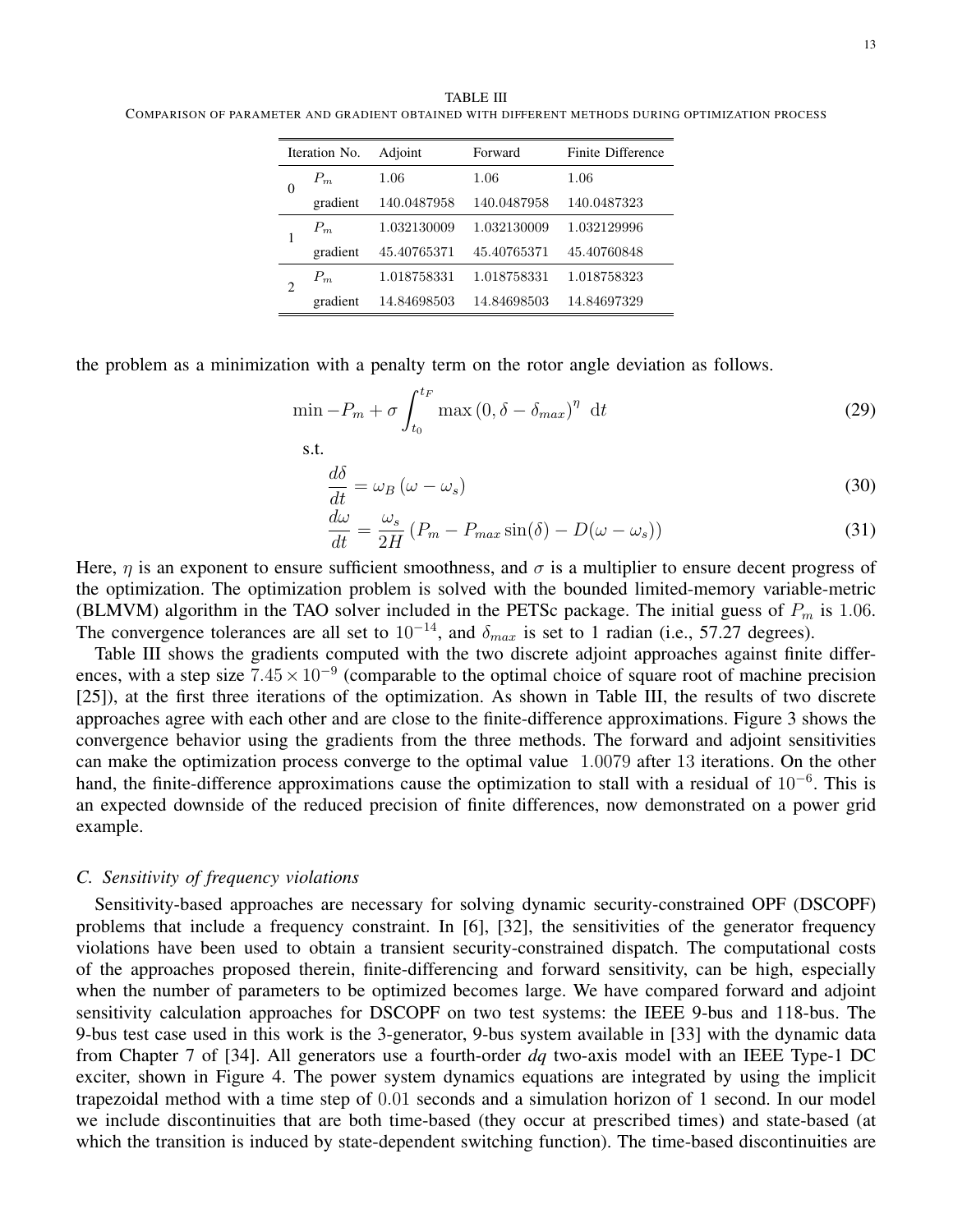

Fig. 3. Convergence of the optimization process using gradients obtained with three different methods.



 $V_S$  = VOTHSG + VUEL + VOEL

Fig. 4. IEEE type-1 DC exciter model

initiated by faults, and they consist of a six-cycle self-clearing three phase fault applied on bus 1 for the 118-bus system and bus 9 for the 9-bus system. The state-based discontinuity is initiated when the voltage regulator output reaches its minimum or maximum limit.

Following [32], the sensitivities are evaluated for the following dynamic security metric that measures the severity of frequency violation for each generator:

$$
H_i(x,y) = \sigma \int_0^T \left[ \max(0, \omega_i - \omega^+, \omega^- - \omega_i) \right]^{\eta} dt, \quad i = 1, \dots, m,
$$
 (32)

Here,  $\omega_i$  is the speed of the generator i, m is the total number of generators,  $\sigma$  and  $\eta$  follow the conventions in (29), and  $\omega^+$  and  $\omega^-$  are the maximum and minimum limits respectively on the generator frequencies. We aim to find the sensitivity of the constraint function  $H_i$  with respect to the parameters (i.e., the generator active and reactive dispatch, and the bus voltage magnitudes and angles at time  $t_0$ ). The number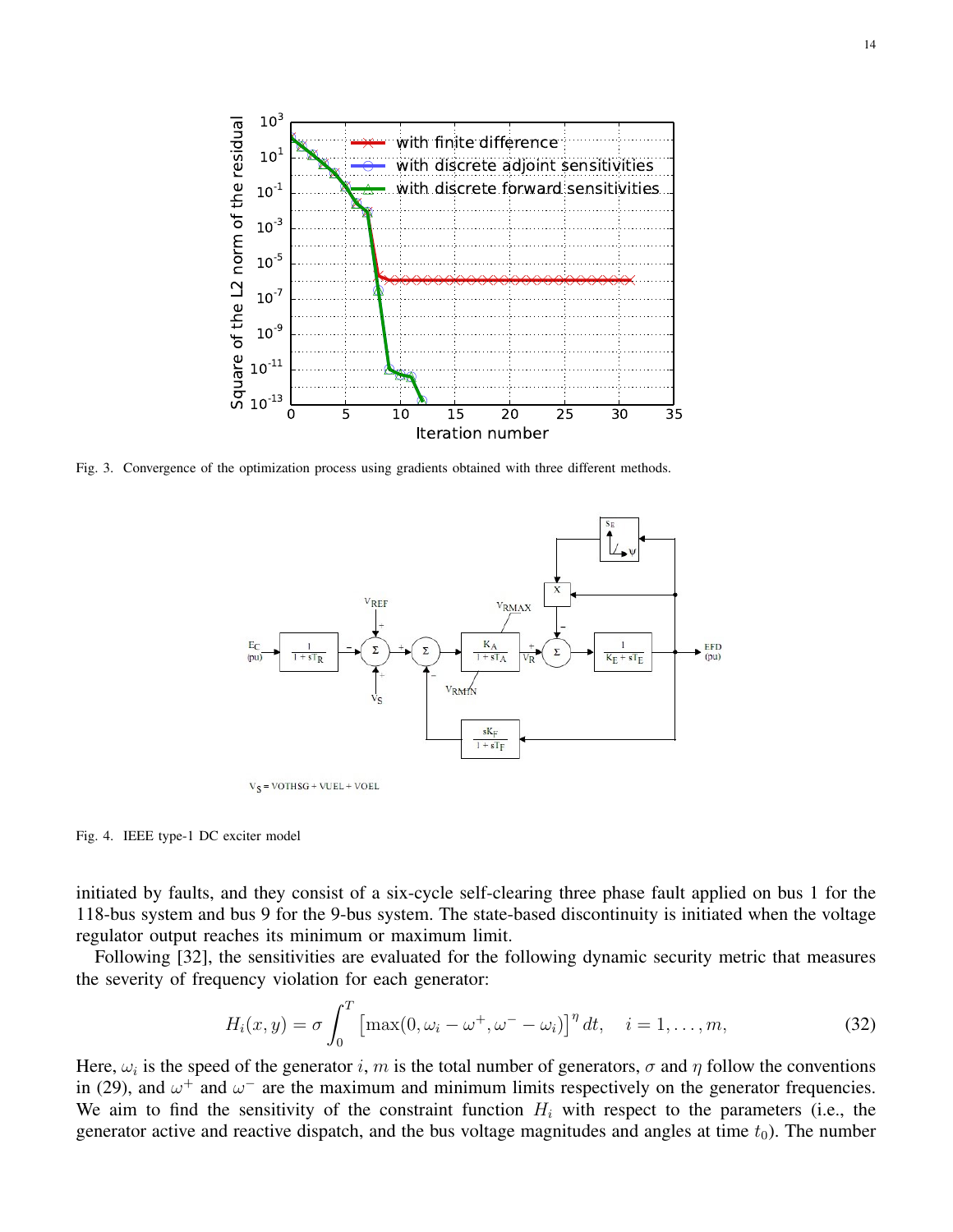TABLE IV SETTINGS FOR THE 9-BUS AND 118-BUS SYSTEMS

|                 |    | No. of Variables No. of Parameters No. of Functions |    |
|-----------------|----|-----------------------------------------------------|----|
| 9 bus           | 42 | 9.4                                                 |    |
| 118 bus   $884$ |    | 344                                                 | 54 |

#### TABLE V

SENSITIVITIES OF FREQUENCY VIOLATIONS  $(H_i)$  with respect to power dispatch parameters  $(P_q)$  at time  $t = 1$  seconds

|         | $H_1$ | $H_2$                                    | $H_3$    |
|---------|-------|------------------------------------------|----------|
| $P_q^1$ |       | $\mathbf{0}$                             |          |
| $P_q^2$ |       | $0.059915 \quad 0.739715 \quad 0.170100$ |          |
| $P_a^3$ |       | 0.022315  0.062444                       | 0.423199 |

of states for the differential-algebraic system and the parameters associated with the two systems are listed in Table IV.

Figure 5 shows the generator frequencies, the frequency violations, and the sensitivities of the frequency violations w.r.t the initial dispatch of the three generators for the 9-bus system. Following a fault on bus 9, the frequencies of the three generators deviate from the nominal, with generator 2 having the largest frequency deviation because of its close proximity to the fault location. The shaded regions in the frequency plots represent the frequency violation measure  $H_i$ . Generator 1, with the largest inertia, has the smallest frequency deviation and does not exceed  $\omega^+$ =60.25 Hz. As a result  $H_1$ =0. The sensitivities of the frequency violation measure w.r.t. generator initial dispatch,  $\partial H/\partial P_q$  are also shown in Fig. 5 and Table V. As seen in Table V, generators 2 and 3 have the largest sensitivities for a fault at bus 9, while generator 1 has the smallest one. This sensitivity information can serve as an important metric for performing generator redispatch decisions.

Figure 6 shows the dynamics of the voltage regulator outputs  $V_R^i$ ,  $i = 1, 2, 3$ .  $V_R^2$  and  $V_R^3$  reach their maximum limit. Generator 2 continues to operate at its maximum voltage limit, while  $V_R^3$  drops below the maximum limit after about 0.7 seconds. The sensitivities of the voltage regulator output w.r.t. the generator terminal voltage magnitudes,  $\partial V_R^i/\partial V_m^i$ , are shown in Fig. 6. This plot shows a jump in the adjoints sensitivities when the maximum limit is reached or abandoned, which is accurately captured by our method.

Table VI compares the difference between forward and adjoint sensitivity values in terms of maximum norm for various time simulation intervals. All the observed discrepancies are close to machine precision (around 1e−15).

Table VII presents the computational results of the two sensitivity approaches. For both systems, one can see that the adjoint approach is faster than the forward sensitivity approach. Note that the execution time listed in Table VII for the forward and adjoint approaches also includes the execution time for the dynamics simulation. The adjoint approach is faster than the forward approach by 2.4X and 7.7X for the

 $t = 0.5s$   $t = 0.6s$   $t = 0.7s$   $t = 0.8s$   $t = 0.9s$   $t = 1s$ 9 bus 1.9e−16 3.3e−16 8.3e−16 1.1e−15 1.3e−15 1.7e−15 118 bus 3.9e−16 5.6e−15 1.0e−15 1.2e−15 1.0e−15 1.2e−15

TABLE VI DIFFERENCE OF THE SENSITIVITY RESULTS FOR ADJOINT AND FORWARD APPROACHES (IN MAXIMUM NORM)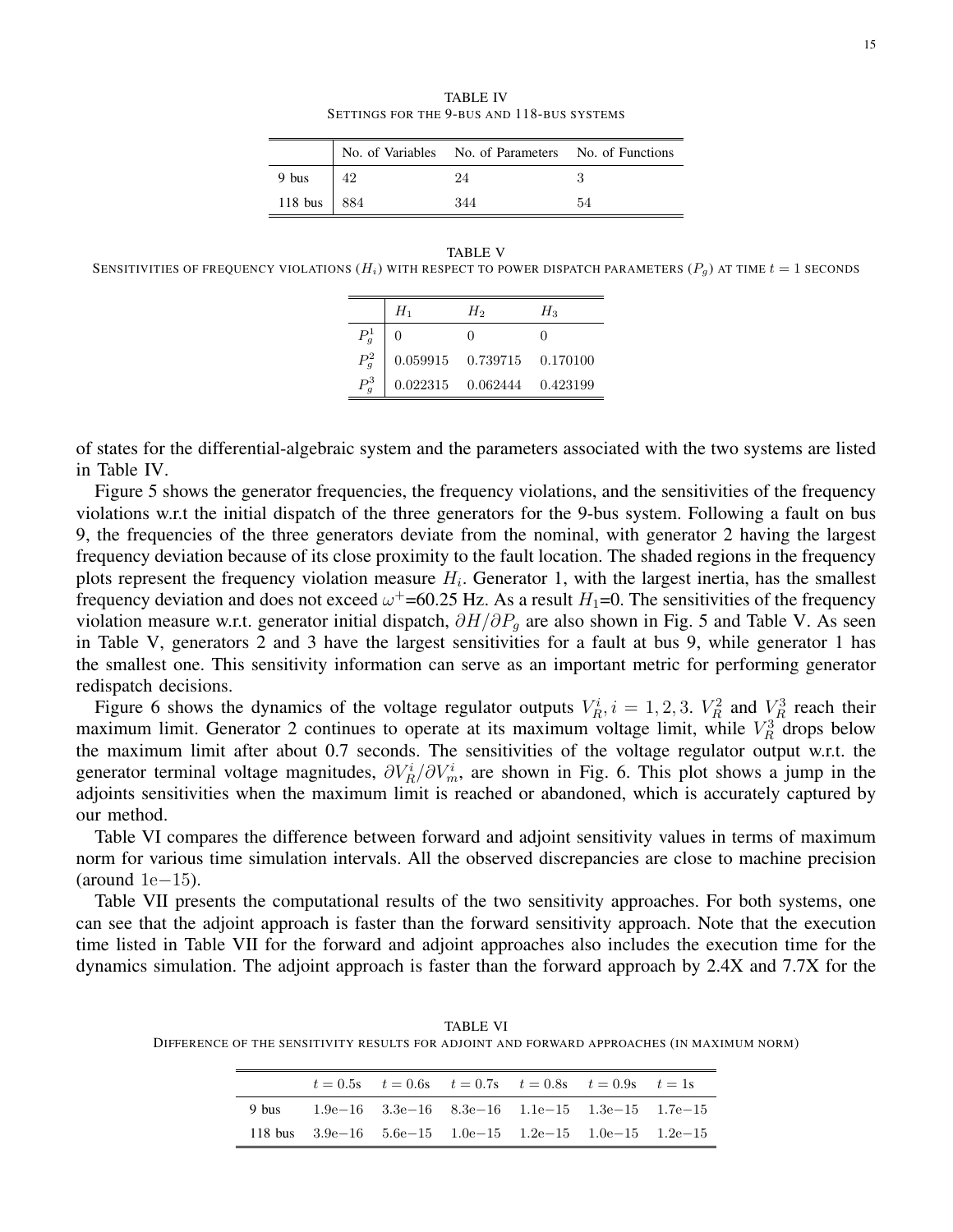

Fig. 5. Time series plots of frequencies (top), frequency violations (middle), and sensitivities of frequency violations to power dispatch parameters (bottom) for 9-bus system.

TABLE VII TIMING RESULTS FOR THE 9-BUS AND 118-BUS SYSTEMS

|       |                                                                |                         | Forward Adjoint Simulation |
|-------|----------------------------------------------------------------|-------------------------|----------------------------|
| 9 bus | $\vert 0.12 \mathrm{s} \vert$                                  | $0.05 \text{ s}$ 0.03 s |                            |
|       | 118 bus $\begin{array}{ l} 14.00 \text{ s} \end{array}$ 1.82 s |                         | $0.33$ s                   |

9-bus and 118-bus systems, respectively. Larger speedups can be expected for larger networks or systems with more parameters.

These results demonstrate that discrete adjoint approaches are significantly more effective than their forward versions in the regimes described in this paper and that they can accurately compute derivatives of numerically simulated trajectories, even when the added complexity of system switching is present.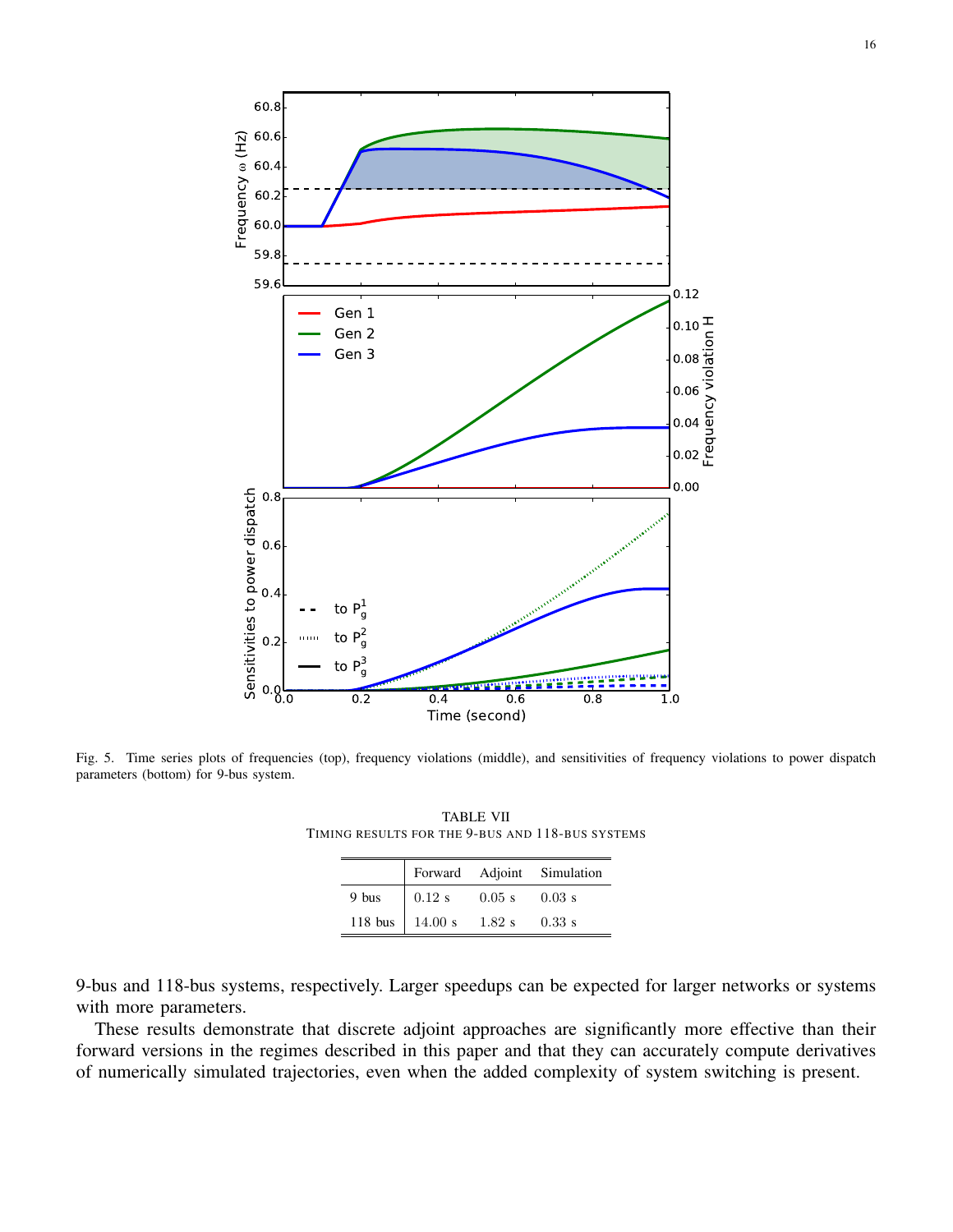

Fig. 6. Response of exciter voltage (top) and sensitivities of exciter voltage to Va (bottom)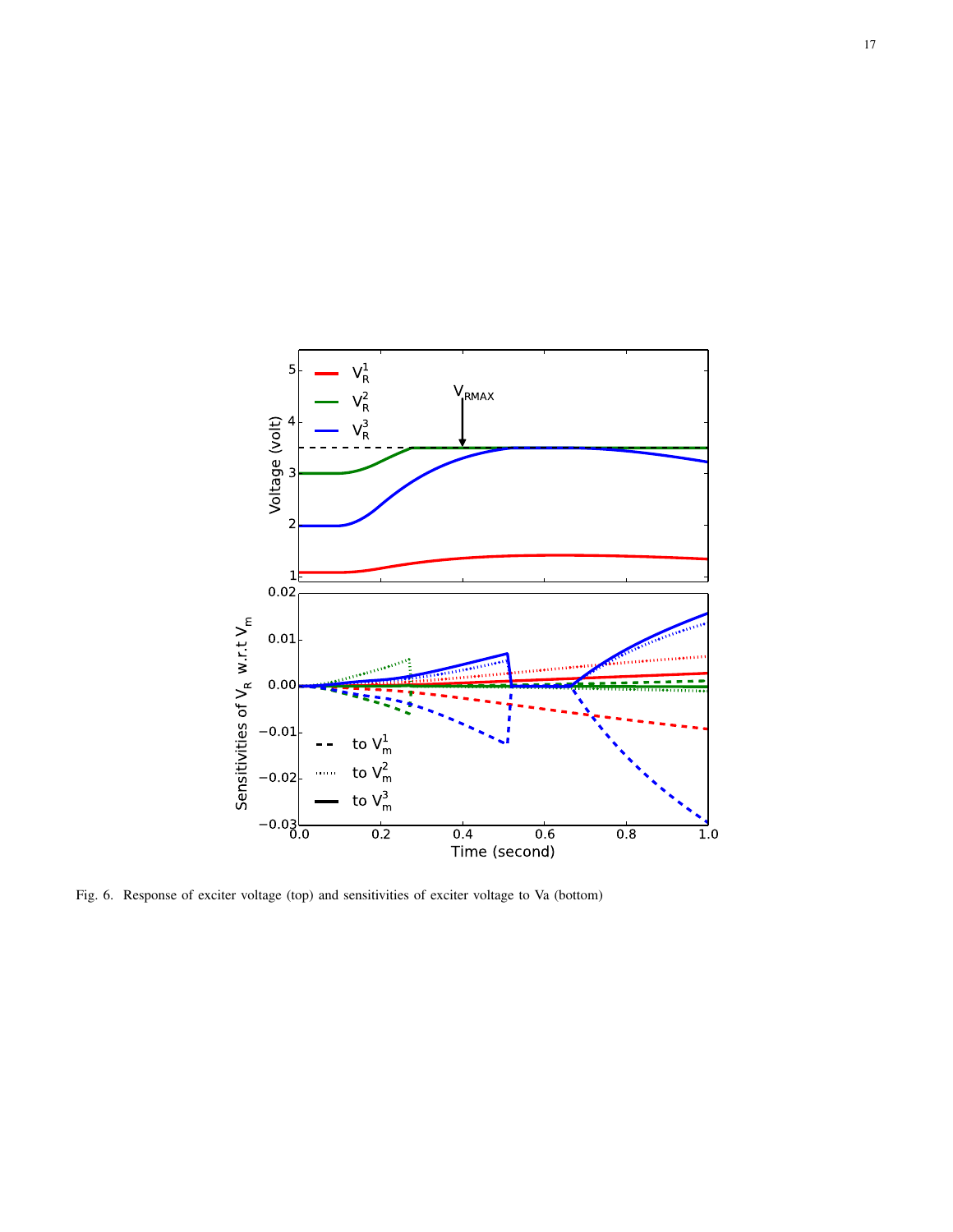#### 18

### V. CONCLUSIONS

This report presents an efficient approach for computing sensitivities of large-scale power systems using a discrete adjoint method. To accommodate the switching dynamics present in many applications, such as the one induced by DC exciters, we derived the adjoint jump conditions that allow the accurate computation of parametric derivatives by an adjoint approach. Numerical results on several test systems and examples have been compared with the forward sensitivity approach demonstrating the accuracy and efficiency of the proposed method. In particular, the discrete sensitivity approach has been demonstrated to be much faster compared with the forward sensitivity approach, and in the 118-bus case it resulted in 7.7X speedup. To our knowledge, this is the first time discrete adjoint computations have been demonstrated in the power systems area for test cases of the size discussed here, which moreover included switching dynamics. All the algorithms described in this paper are publicly available through the widely used opensource numerical library PETSc. Future extensions will include the usage of advanced checkpointing for reducing the memory footprint; parallel approaches for adjoint computations; and sensitivity calculation of larger systems, such as interconnect-size ones.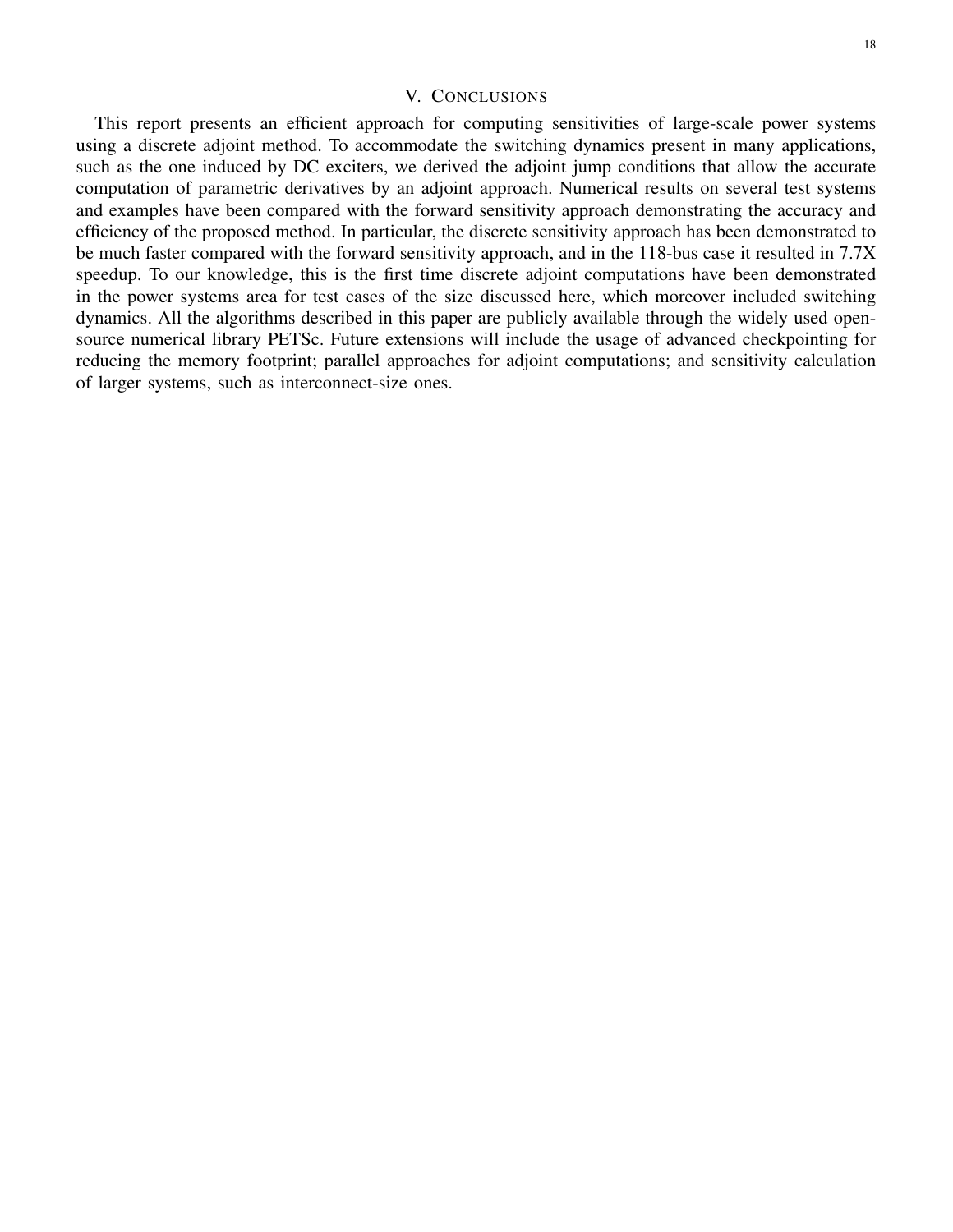## APPENDIX A DISCRETE FORWARD APPROACH

In contrast to the traditional forward approaches that differentiate the model equations, we take the derivative of the one-step time integration algorithm and obtain the discrete forward model. For example, differentiation of the theta methods  $(8)$  at parameter p will lead to

$$
\mathcal{MS}_{\ell,n+1} = \mathcal{MS}_{\ell,n} + h_n((1-\theta)\left(F_X(X_n)\mathcal{S}_{\ell,n} + F_{p_\ell}(X_n)\right) + \theta\left(F_X(X_{n+1})\mathcal{S}_{\ell,n+1} + F_{p_\ell}(X_{n+1})\right)).
$$
 (33)

Here  $S_{\ell,n} = dX_n/dp_\ell, 1 \leq \ell \leq m$  denote the solution sensitivities (also known as trajectory sensitivities). One can verify that this approach leads to the same formulation as with the traditional forward approach when using the same theta method and step size for solving the continuous sensitivity equation.

With the solution sensitivities, the total derivative of  $\psi(X_N)$  can be computed by using

$$
\frac{d\psi}{dp_{\ell}}(X_N) = \frac{\partial\psi}{\partial X}(X_N)\mathcal{S}_{\ell,N} + \frac{\partial\psi}{\partial p_{\ell}}(X_N).
$$
\n(34)

Let q be the integral term in (10). The total derivative of q to parameters  $p$  is given as

$$
\frac{dq}{dp_{\ell}} = \int_{t_0}^{t_F} \left( \frac{\partial r}{\partial X}(t, X) \mathcal{S}_{\ell} + \frac{\partial r}{\partial p_{\ell}}(t, X) \right) dt.
$$
\n(35)

This integral must be calculated with the same time-stepping algorithm and sequence of time steps in the discrete approaches such that the derivative computed sticks tightly to the numerical procedure that is used to evaluate the objective function.

Note that for each parameter  $p_\ell$  there is one variable  $S_\ell$  carrying the sensitivity information, and one linear system arising from (33) to be solved at each time step. Thus, the computational cost of the forward approach is determined mainly by the number of parameters to which the sensitivities are desired.

The initial values for  $S_\ell$  follow directly from the condition (5). Since X consists of both differential variables and algebraic variables,  $S_\ell$  can also be separated into  $S_\ell^x$  and  $S_\ell^y$  $\ell$ <sup>y</sup> corresponding to sensitivities associated with differential and algebraic parts of the solution respectively. Differentiating (5) yields the following relationship:

$$
g_x \mathcal{S}_\ell^x + g_y \mathcal{S}_\ell^y + g_{p_\ell} = 0. \tag{36}
$$

.

Given the value of  $S_\ell^x$  and the assumption that  $g_y$  is invertible,  $S_\ell^y$  $\ell$  could be solved from (36).

If the trajectory sensitivities to initial values are desired, we can also treat the initial values in the same way as parameters, and the derivatives to  $p_\ell$  such as  $F_{p_\ell}$ ,  $\partial \psi/\partial p_\ell$ ,  $\partial r/\partial p_\ell$  and  $g_{p_\ell}$  in (33)-(36) should be zeros.

We also present the sensitivity transfer equation used in forward method for completeness. Details on the derivation can be found in [30] and [1]. The jump conditions are

$$
\mathcal{S}^{(2)}_{\ell, N_1} = \left(\mathbf{I} + \left(\frac{\partial X^{(2)}_{N_1}}{\partial t} - \frac{\partial X^{(1)}_{N_1}}{\partial t}\right)\frac{\dfrac{d\gamma}{dX}(X^{(1)}_{N_1})}{\dfrac{d\gamma}{dX}(X^{(1)}_{N_1})}\right)\mathcal{S}^{(1)}_{\ell, N_1}
$$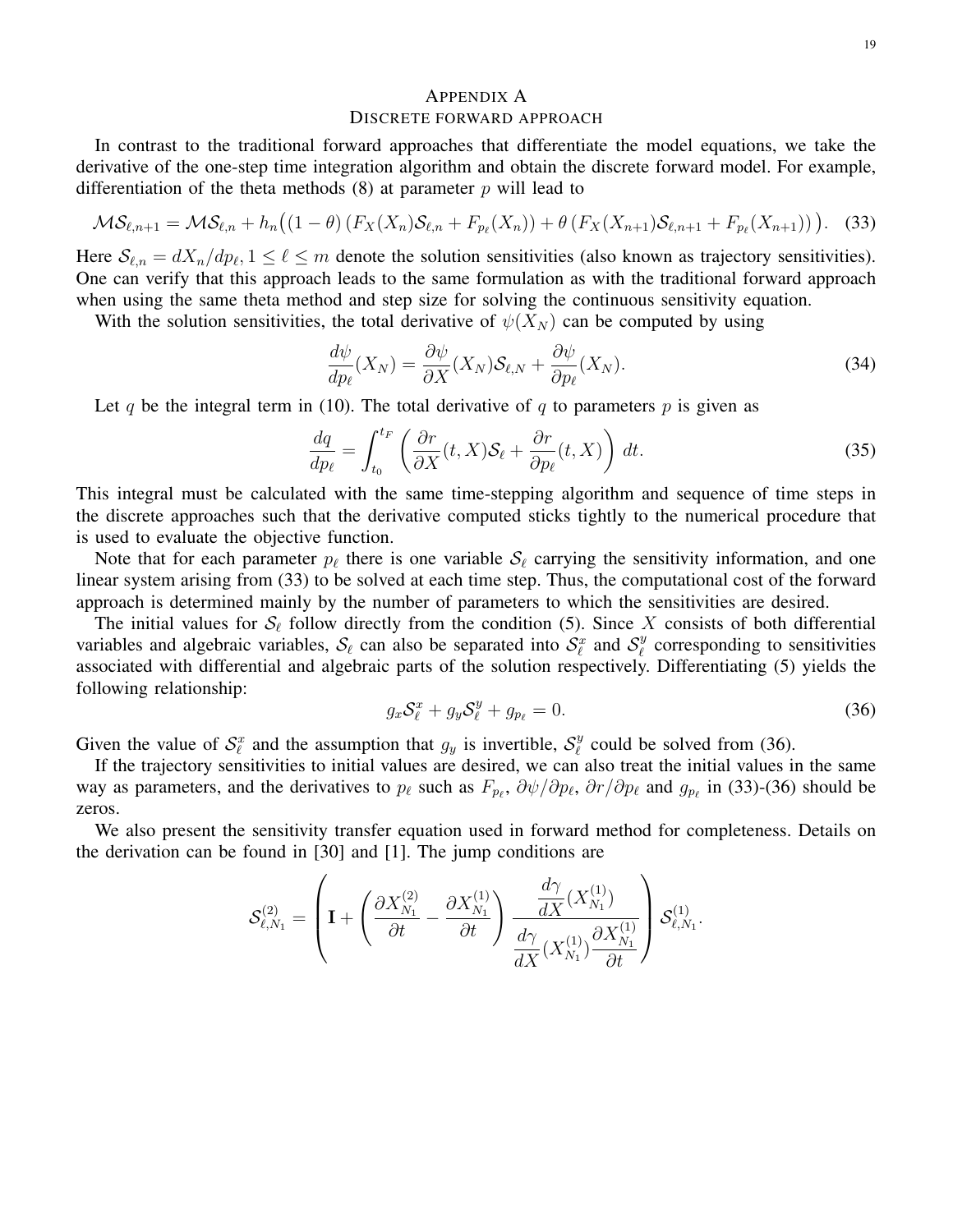## APPENDIX B PETSC: PORTABLE EXTENSIBLE TOOLKIT FOR SCIENTIFIC COMPUTATION

The PETSc package [26] consists of a set of libraries for creating parallel vectors, matrices, and distributed arrays, scalable linear, nonlinear, and time-stepping solvers. A review of PETSc and its use for developing scalable power system simulations can be found in [31]. This work uses the PETSc scalable time-stepping library TS that comprises various explicit, implicit, and semi-explicit numerical integration schemes of different orders. Both the discrete forward and adjoint approach for hybrid systems are available in PETSc. Simulation of hybrid schemes is performed by taking advantage of the automatic event detection and post-event handling in PETSc.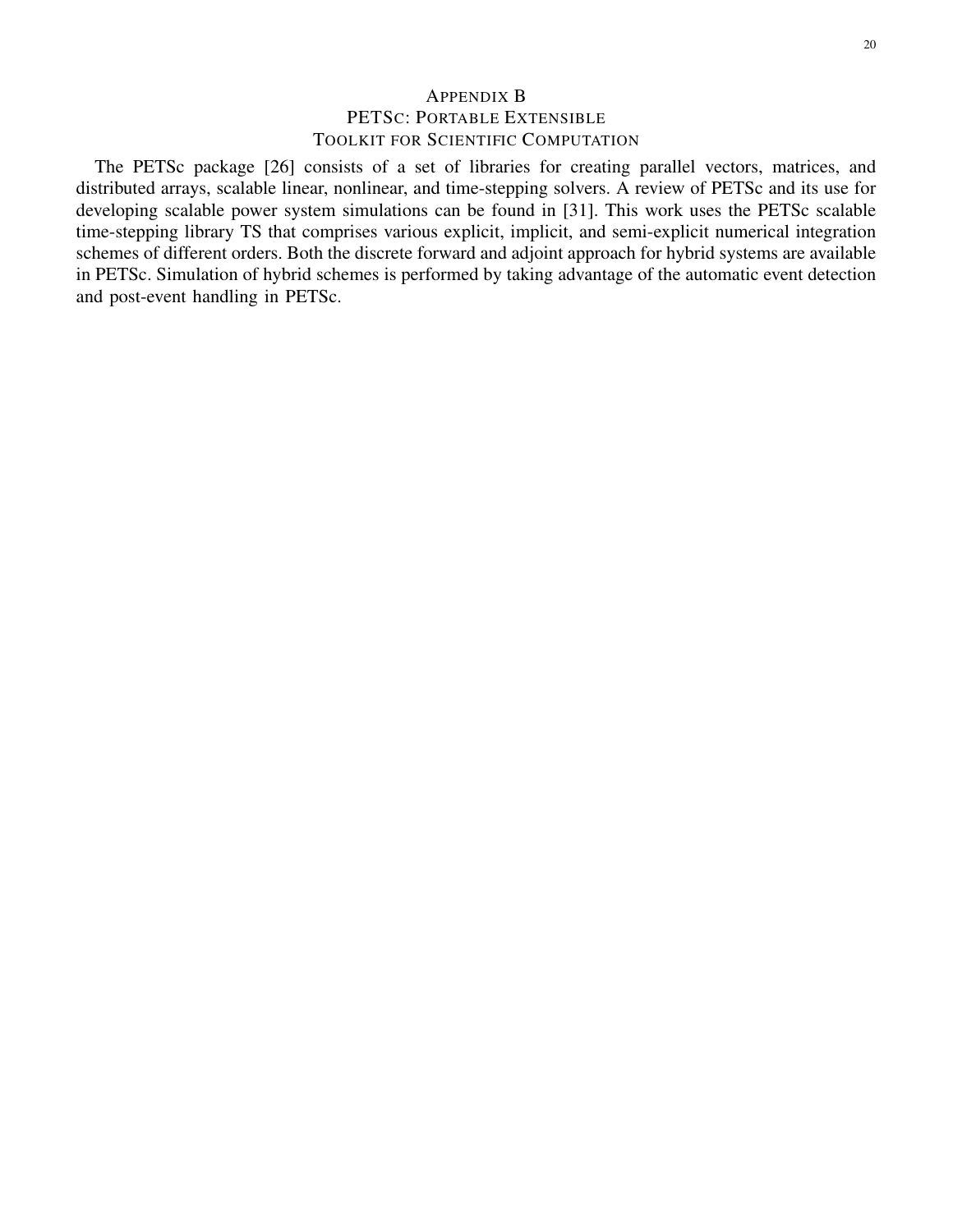#### **REFERENCES**

- [1] I. Hiskens and M. Pai, "Trajectory sensitivity analysis of hybrid systems," *IEEE Transactions on Circuits and Systems I: Fundamental Theory and Applications*, vol. 47, no. 2, 2000.
- [2] M. Zima and G. Andersson, "Stability assessment and emergency control method using trajectory sensitivities," *2003 IEEE Bologna Power Tech Conference Proceedings,*, vol. 2, 2003.
- [3] G. Hou and V. Vittal, "Trajectory sensitivity based preventive control of voltage instability considering load uncertainties," *IEEE Transactions on Power Systems*, vol. 27, no. 4, pp. 2280–2288, nov 2012.
- [4] A. Zamora-Cardenas and C. R. Fuerte-Esquivel, "Multi-parameter trajectory sensitivity approach for location of series-connected controllers to enhance power system transient stability," *Electric Power Systems Research*, vol. 80, no. 9, pp. 1096–1103, 2010.
- [5] A. Bidram, M. Hamedani-golshan, and A. Davoudi, "Capacitor design considering first swing stability of distributed generations," *IEEE Transactions on Power Systems*, vol. 27, no. 4, pp. 1941–1948, nov 2012.
- [6] T. B. Nguyen, S. Member, and M. a. Pai, "Dynamic security-constrained rescheduling of power systems using trajectory sensitivities," *IEEE Transactions on Power Systems*, vol. 18, no. 2, pp. 848–854, 2003.
- [7] J. Ma, D. Han, R. M. He, Z. Y. Dong, and D. J. Hill, "Reducing identified parameters of measurement-based composite load model," *IEEE Transactions on Power Systems*, vol. 23, no. 1, pp. 76–83, 2008.
- [8] I. Hiskens, "Nonlinear dynamic model evaluation from disturbance measurements," pp. 702–710, 2001.
- [9] T. B. Nguyen, M. a. Pai, and I. a. Hiskens, "Sensitivity approaches for direct computation of critical parameters in a power system," *International Journal of Electrical Power and Energy Systems*, vol. 24, no. 5, pp. 337–343, 2002.
- [10] D. Chatterjee and A. Ghosh, "Transient stability assessment of power systems containing series and shunt compensators," *IEEE Transactions on Power Systems*, vol. 22, no. 3, pp. 1210–1220, aug 2007.
- [11] ——, "TCSC control design for transient stability improvement of a multi-machine power system using trajectory sensitivity," *Electric Power Systems Research*, vol. 77, no. 5-6, pp. 470–483, 2007.
- [12] K. N. Shubhanga and A. M. Kulkarni, "Determination of effectiveness of transient stability controls using reduced number of trajectory sensitivity computations," *IEEE Transactions on Power Systems*, vol. 19, no. 1, pp. 473–482, 2004.
- [13] I. Hiskens and B. Gong, "MPC-based load shedding for voltage stability enhancement," *Proceedings of the 44th IEEE Conference on Decision and Control*, 2005.
- [14] M. Zima and G. Andersson, "Model predictive control employing trajectory sensitivities for power systems applications," in *Proceedings of the 44th IEEE Conference on Decision and Control, and the European Control Conference, CDC-ECC '05*, vol. 2005, 2005, pp. 4452–4456.
- [15] S. Liu, M. Liu, and M. Xie, "MPC-based load shedding for long-term voltage stability enhancement using trajectory sensitivities," in *Asia-Pacific Power and Energy Engineering Conference, APPEEC*, 2010.
- [16] L. Jin, R. Kumar, and N. Elia, "Model predictive control-based real-time power system protection schemes," *IEEE Transactions on Power Systems*, vol. 25, no. 2, pp. 988–998, 2010.
- [17] B. Sapkota and V. Vittal, "Dynamic VAr planning in a large power system using trajectory sensitivities," *IEEE Transactions on Power Systems*, vol. 25, no. 1, pp. 461–469, feb 2010.
- [18] S. Q. Yuan and D. Z. Fang, "Robust PSS parameters design using a trajectory sensitivity approach," *IEEE Transactions on Power Systems*, vol. 24, no. 2, pp. 1011–1018, may 2009.
- [19] S. M. Baek, J. W. Park, and I. A. Hiskens, "Optimal tuning for linear and nonlinear parameters of power system stabilizers in hybrid system modeling," *IEEE Transactions on Industry Applications*, vol. 45, no. 1, pp. 87–97, 2009.
- [20] A. Nasri, R. Eriksson, and M. Ghandhari, "Using trajectory sensitivity analysis to find suitable locations of series compensators for improving rotor angle stability," *Electric Power Systems Research*, vol. 111, pp. 1–8, 2014.
- [21] I. Hiskens and M. Pai, "Power system applications of trajectory sensitivities," *2002 IEEE Power Engineering Society Winter Meeting. Conference Proceedings (Cat. No.02CH37309)*, vol. 2, no. 4, pp. 1–6, 2002.
- [22] Y. Sun, Y. Xinlin, and H. F. Wang, "Approach for optimal power flow with transient stability constraints," *IEE Proceedings-Generation, Transmission and Distribution,*, vol. 151, no. 1, pp. 8–18, jan 2004.
- [23] M. Gunzburger, *Perspectives in Flow Control and Optimization*. Society for Industrial and Applied Mathematics, 2002.
- [24] L. C. Wilcox, G. Stadler, T. Bui-Thanh, and O. Ghattas, "Discretely exact derivatives for hyperbolic PDE-constrained optimization problems discretized by the discontinuous galerkin method," *Journal of Scientific Computing*, vol. 63, no. 1, pp. 138–162, aug 2014.
- [25] A. Griewank and A. Walther, *Evaluating Derivatives: Principles and Techniques of Algorithmic Differentiation, Second Edition*, 2nd ed. Society for Industrial and Applied Mathematics, 2008. [Online]. Available:
- [26] S. Balay, S. Abhyankar, M. Adams, J. Brown, P. Brune, K. Buschelman, L. Dalcin, V. Eijkhout, W. Gropp, D. Kaushik, M. Knepley, L. C. McInnes, K. Rupp, B. Smith, S. Zampini, and H. Zhang, "PETSc Users Manual," Argonne National Laboratory, Tech. Rep. ANL-95/11 - Revision 3.6, 2015. [Online]. Available:
- [27] H. Zhang and A. Sandu, "FATODE: a library for forward, adjoint, and tangent linear integration of ODEs," *SIAM Journal on Scientific Computing*, vol. 36, no. 5, pp. C504–C523, oct 2014.
- [28] I. A. Hiskens, "Power system modeling for inverse problems," *Circuits and Systems I: Regular Papers, IEEE Transactions on*, vol. 51, no. 3, pp. 539–551, 2004.
- [29] K. E. Brenan, S. L. V. Campbell, and L. R. Petzold, *Numerical solution of initial-value problems in differential-algebraic equations*. Society for Industrial and Applied Mathematics, 1996.
- [30] S. Galan, W. F. Feehery, and P. I. Barton, "Parametric sensitivity functions for hybrid discrete/continuous systems," ´ *Applied Numerical Mathematics*, vol. 31, no. 1, pp. 17–47, 1999.
- [31] S. Abhyankar, B. Smith, H. Zhang, and A. Flueck, "Using PETSc to develop scalable applications for next-generation power grid," in *Proceedings of the 1st International Workshop on High Performance Computing, Networking and Analytics for the Power Grid*. ACM, 2011.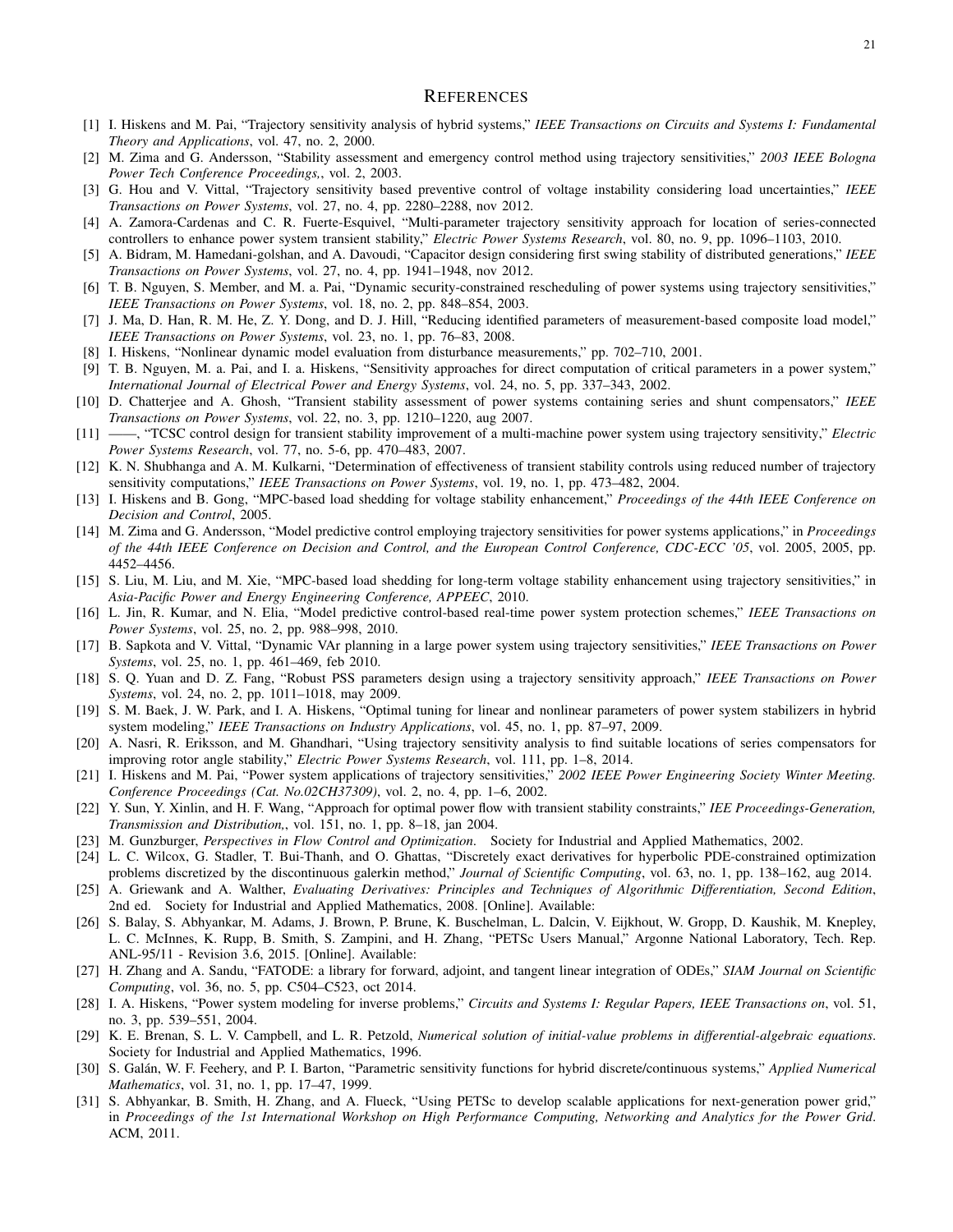- [32] S. Abhyankar, V. Rao, and M. Anitescu, "Dynamic security constrained optimal power flow using finite difference sensitivities," in *2014 IEEE PES General Meeting — Conference & Exposition*. IEEE, jul 2014, pp. 1–5.
- [33] R. Zimmerman and C. Murillo-Sanchez, "MATPOWER 5.1 users manual," Power Systems Engineering Research Center, Tech. Rep., 2015.
- [34] P. Sauer and M. A. Pai, *Power System Dynamics and Stability*. Prentice Hall Inc., 1998.